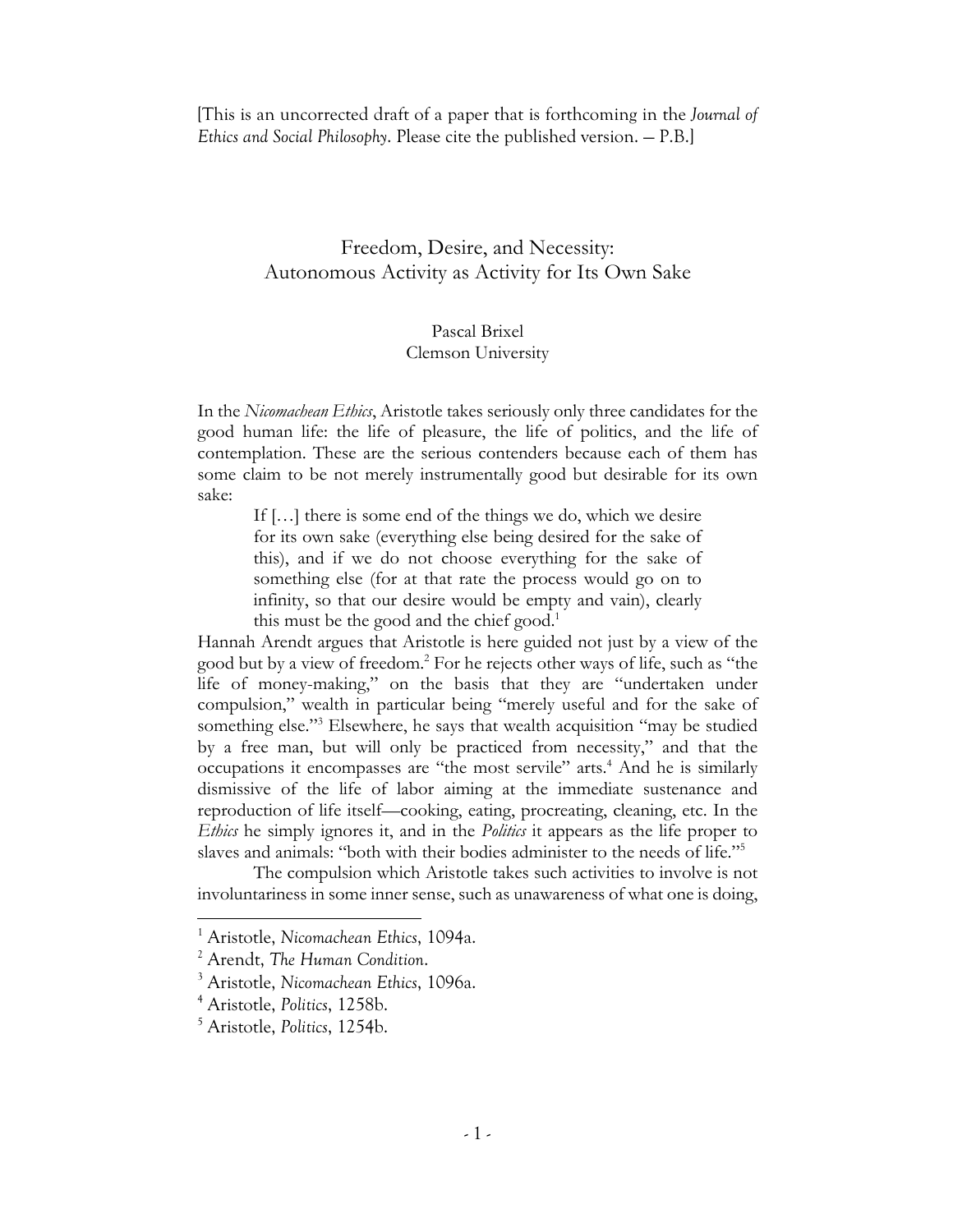as in sleepwalking, or capitulation to overpowering psychological forces, as perhaps in some addictions or phobias. Nor, notwithstanding the reference to slavery, is it fundamentally a matter of subjection to interpersonal coercion. It is rather the compulsion that consists in having to do something merely as a means—out of mere necessity for an end external to the activity. A truly free activity, on this view, is one chosen for its own sake and not merely for the sake of further ends.

A version of Aristotle's idea appears again in the work of Marx. In Volume 3 of *Capital*, Marx famously identifies "the true realm of human freedom" with "the development of human powers as an end in itself," which he opposes to "the realm of necessity," or of "labor determined by necessity and external expediency."6 Marx takes a more expansive view of the human good than Aristotle: the highest good consists no longer in pure contemplation but in the development and exercise of the totality of a human being's powers. But Marx shares Aristotle's sense that a truly free activity cannot proceed from mere instrumental necessity. Free activity must be, at a minimum, activity for its own sake.

Despite its pedigree, this Aristotelian–Marxian idea about freedom has not found its way into mainstream discussions of freedom and autonomy in contemporary analytic philosophy, even as an object of criticism. Perhaps this is because neither Aristotle nor Marx ever developed or defended the idea in a systematic, comprehensive, and fully explicit way. Be that as it may, I will argue in this paper that it constitutes a serious contribution to thought about autonomy which promises to solve important and abiding problems in the contemporary literature on that topic.

Autonomy—freedom, in one traditional sense of the word—is selfdetermination.7 To act autonomously is to be determined by one's own will

<sup>6</sup> Marx, *Capital: A Critique of Political Economy*, vol. 3, 958–59.

<sup>&</sup>lt;sup>7</sup> Throughout the paper, when I speak without further specification of "autonomy," I mean "local" rather than "global" autonomy. That is, I am interested in what it is for a particular activity to be autonomous, rather than what it is for a person to be autonomous over the course of their whole life. Put another way, I am interested in what it is for someone *to do something autonomously*, rather than what it is for someone to be autonomous, *simpliciter*. Note also that I will have nothing to say about various important adjacent issues, such as the role of autonomy in a specifically political ideal, or whether there is a right to autonomy, or under what conditions we can hold people morally or legally responsible for their doings. Approaches to autonomy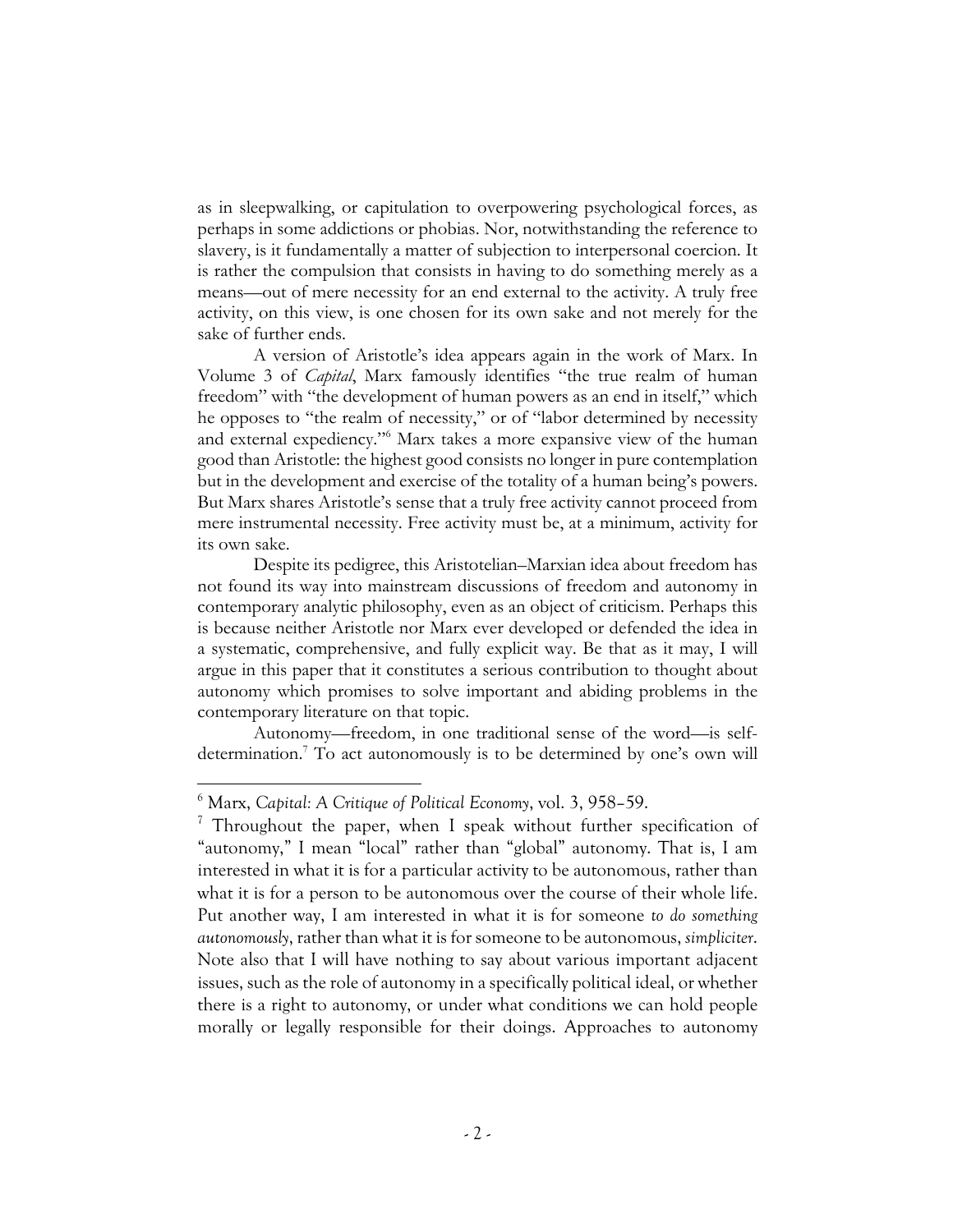rather than by alien compulsions. Since such compulsions can take multiple forms, autonomy has multiple dimensions. In its internal dimension, autonomy is opposed to the psychological unfreedom that stems from phobias and addictions, maladaptive preferences, brainwashing, and the like. In its external dimension, it is opposed to the unfreedom associated paradigmatically with coercion by other people and duress by unfavorable circumstances.

My concern here is with autonomy in its external dimension.<sup>8</sup> Our ordinary thought about this dimension is structured by two conceptual oppositions. First, as mentioned, autonomy is opposed to external unfreedom; that is, both coercion and duress compromise autonomy. Second, whereas to act autonomously is in some sense to do what one wants or desires, to do something under coercion or duress is in some sense to be forced or necessitated to do it. An adequate theory of external autonomy, I argue, ought to make sense of both of these platitudes. It ought to tell us why coercion and duress compromise autonomy, and it ought to identify the relevant senses of desire and necessity which structure our ordinary thought about these matters.

In the first half of the paper, I defend these theoretical desiderata and show that standard contemporary accounts of autonomy struggle to deliver the requisite explanations. I then defend an alternative necessary condition of autonomous activity along Aristotelian–Marxian lines. One does something autonomously, I argue, only if one does it for its own sake and not *merely* for the sake of a further end. This idea turns out to steer an attractive middle path between two dominant families of contemporary theories of autonomy. In this way, I argue, it puts us in a position to explain how coercion and duress compromise autonomy, and to articulate the sense in which to act autonomously is to act under the guise of desire, while to act unfreely is to act under the guise of necessity.

which are motivated primarily by concerns about rights and responsibility are thus outside the scope of this paper. Perhaps it will turn out that little progress can be made if we put these concerns aside. But let us see.

<sup>&</sup>lt;sup>8</sup> I will thus put aside, for instance, the question how to distinguish those kinds of internal compulsion which make us unfree from those which do not. An example of the latter might be the sort of inner compulsion from which Martin Luther is said to have acted in declaring, "Here I stand; I can do no other."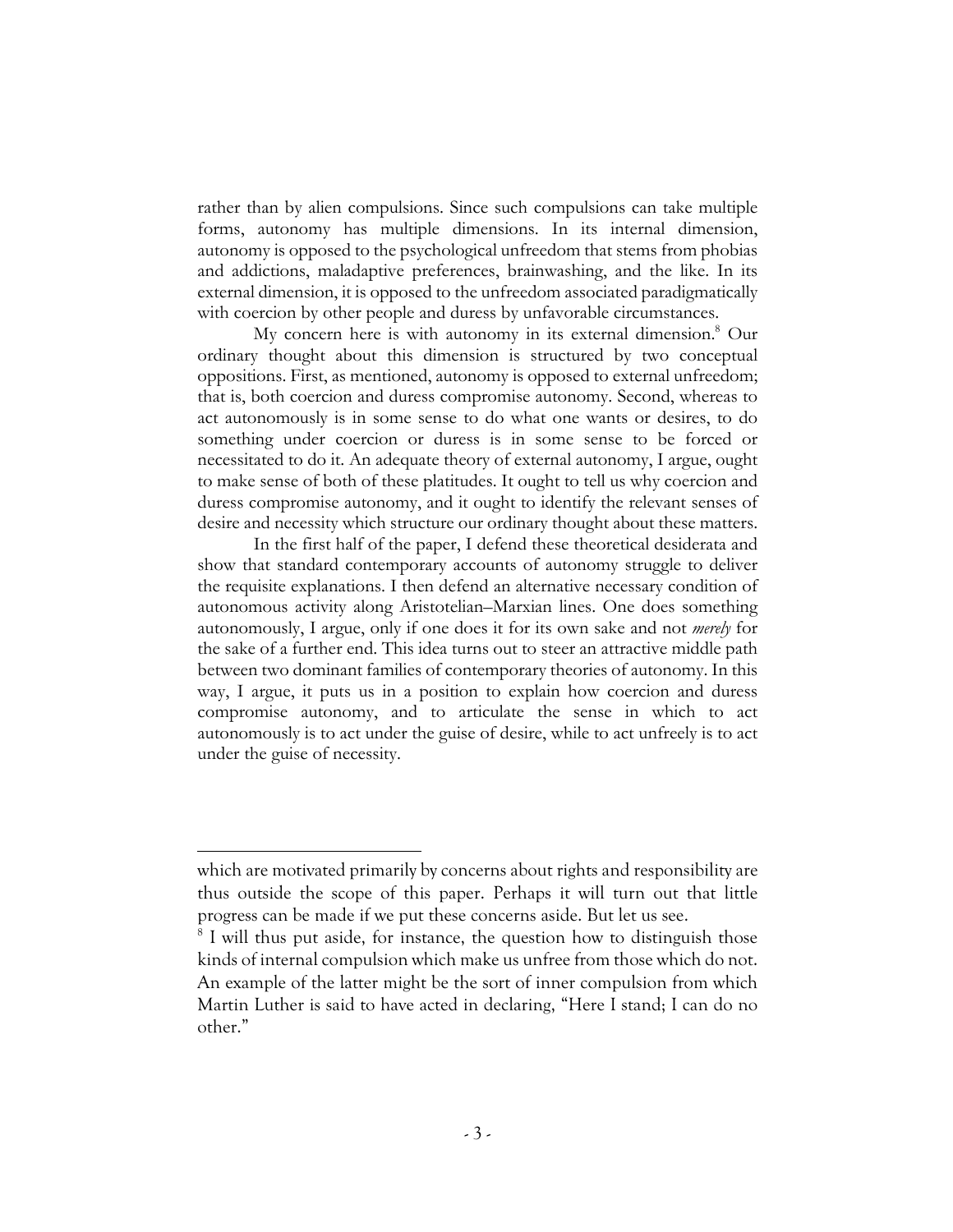#### I. AUTONOMY AND EXTERNAL UNFREEDOM

I begin in this section by identifying two pieces of common sense which a complete theory of autonomy should try to respect and indeed explain. First, coercion and duress can compromise autonomy. Second, while autonomous activity is, at a minimum, a matter of doing what one really or truly *wants* to do, victims of coercion or duress are *forced* to act as they do—where the relevant kinds of desire and necessitation are conceptually opposed to each other.

#### *A. Coercion and Duress*

If autonomy is self-determination, it is hard to deny that coercion by another person compromises autonomy. When I speak of coercion, I have in mind not the direct use of force against someone's body but rather what is sometimes called "volitional" coercion, which operates by means of threats. Think of the slave who does her master's bidding to avoid a beating, or the mugging victim who hands over her money to avoid being shot. Action of this kind is a paradigm case of heteronomy, determination not by one's own will but by an alien compulsion, in the form of another's will.

Though coercion is certainly the most obvious and egregious type of external unfreedom, it is very natural to think that autonomy can also be compromised by duress. When I speak of duress, I have in mind compulsion by unfavorable circumstances which force an agent to choose the lesser of two evils, where the relevant circumstances do not result from another's deliberate machinations. Think of a sailor who throws goods overboard in a storm to save herself and her ship, or someone who abandons her house to escape a fire. Like (volitionally) coerced actions, these actions are intentional. But like coerced actions, they fall short of unqualified self-determination, though the alien compulsion in this case originates not in another will but in the agent's exigent circumstances.

No doubt there are deep and important differences between interpersonal coercion and impersonal duress, with respect to both their nature and their moral implications. No doubt our interest in (being free of) each is motivated to some extent by concerns distinctive to each. But equally, there certainly appears to be a generic unity underlying these specific differences. As I have observed, it is perfectly natural to speak of both coercion and duress as sources of unfreedom, inasmuch as both seem to compromise selfdetermination. If possible, a complete account of autonomy ought to vindicate and explain this appearance.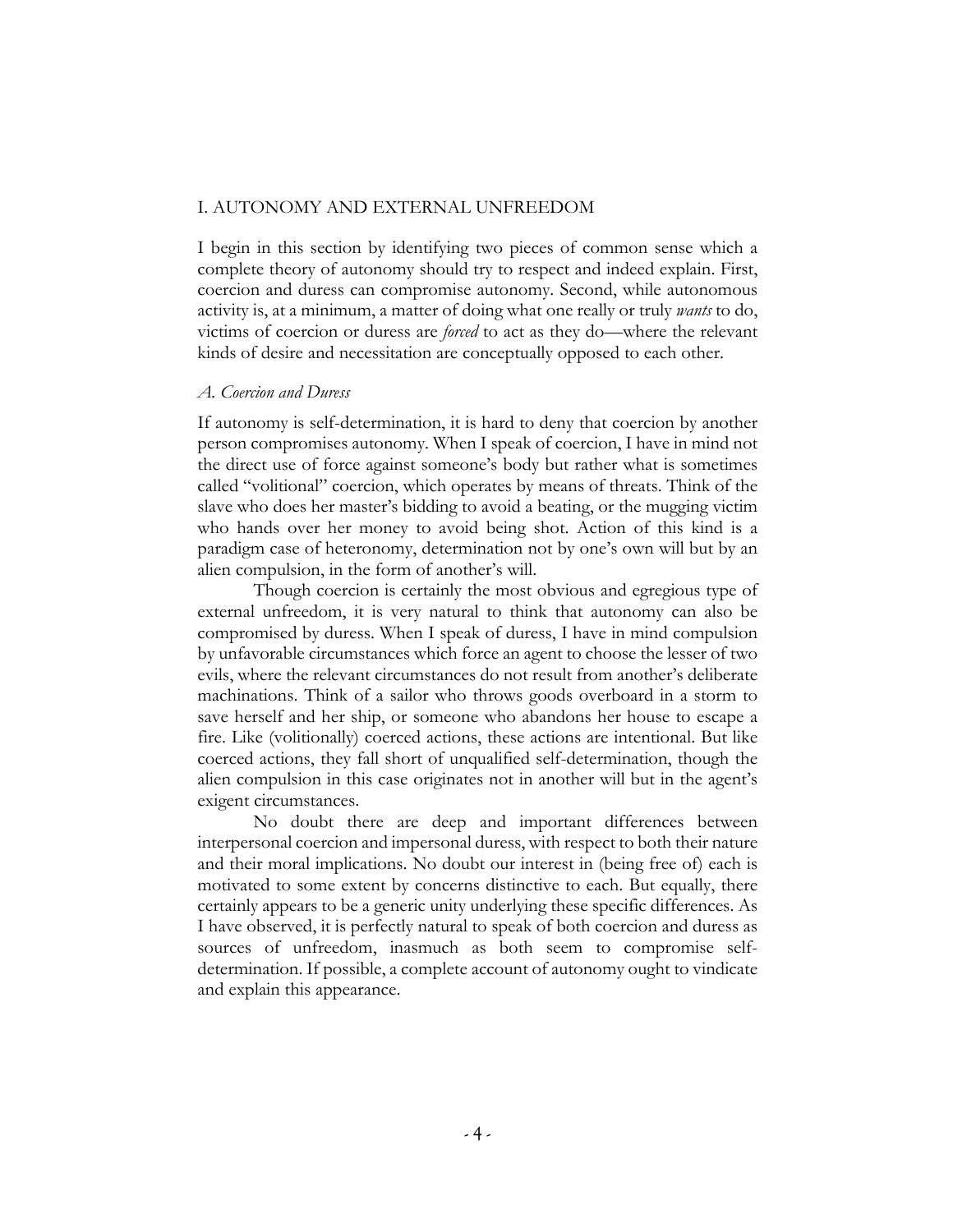#### *B. Desire and Necessity*

In pursuing this explanatory task, we should attend to another piece of common sense. Our ordinary thought about coercion and duress alike is structured by a conceptual opposition between a sort of desire and a sort of necessity. Whereas autonomous activity is an expression of the agent's desire, its opposite—heteronomy, unfreedom—is a reflection of necessitation alien to such desire.

Thus, it is natural to think that victims of coercion and duress act nonautonomously precisely because, in some salient sense, they do not act as they really want to, but are instead forced, compelled, or necessitated to act as they do. Indeed, the fact that we readily affirm this sort of thought about both the interpersonal and the impersonal cases lends further, more concrete support to the suggestion that coercion and duress have something in common, and that both are opposed to autonomy.

The problem, though, is to explain the relevant kind of desire, as well as the distinctive kind of necessity which is opposed to it. The solution is not obvious. After all, there is a straightforward sense in which people acting under coercion or duress do just what they want to do. Given their non-ideal circumstances, the mugging victim handing over her money, the slave doing her master's bidding, the sailor throwing goods overboard, and the person fleeing her house all act intentionally, and presumably they all prefer this action to any of the available alternatives. Now, one wants to say: these agents do not *really* or *truly* want to do these things. But the point is to explain what this means. What we can say at this stage is that the kind of desire which makes an activity autonomous must amount to something more robust than mere intention.

On the flipside, there is an equally straightforward sense in which people acting under coercion or duress are not literally forced to act as they do. The slave could opt to be beaten, and the mugging victim, the sailor, and the person fleeing her house could all choose to take their respective goods to the grave rather than part with them. So the kind of necessitation which is the mark of external unfreedom must amount to something weaker than the absolute impossibility of doing otherwise.

Coercion and duress compromise autonomy; to do something autonomously is in some sense to do what one wants to do, but victims of coercion and duress do what they are forced to do, where the relevant kind of necessitation is opposed to the relevant kind of desire. These platitudes function as theoretical constraints. We have reason to be dissatisfied with a theory that does not vindicate and explain them. But as we will see, they also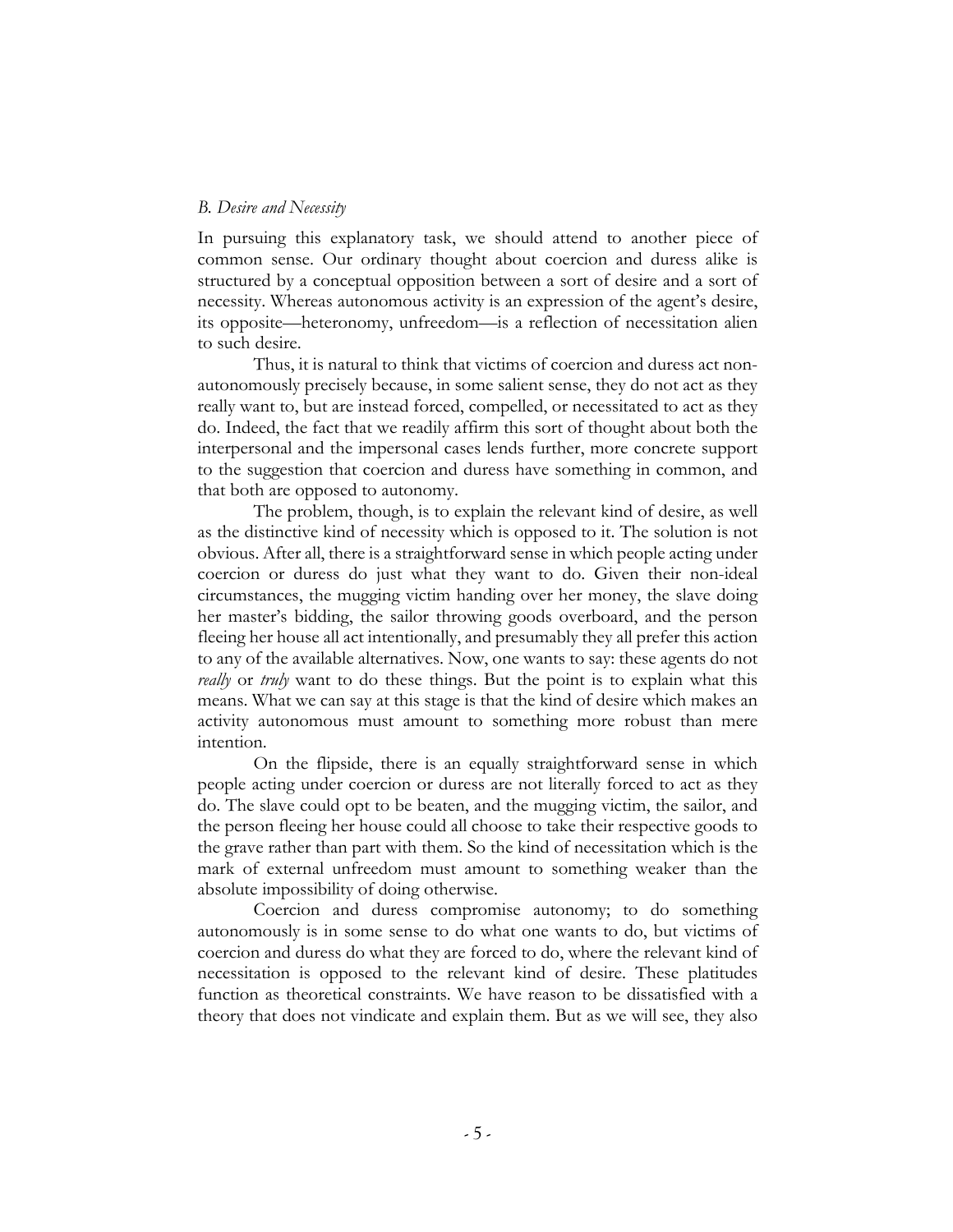function as useful footholds. We can try to make progress by starting with these fairly abstract ideas and giving them greater determinacy.

## II. SUBJECTIVISM AND OBJECTIVISM

In this section, I argue that standard theories of autonomy struggle to explain the platitudes I just described. Since my subject-matter is autonomous activity, I focus in the first instance on theories of "local" rather than "global" autonomy: that is, theories of what it is to do a particular thing autonomously, rather than what it is to be an autonomous person over the course of one's life as a whole. These theories tend to be deeply subjectivist, making the problem with coercion and duress fundamentally a function of the agent's reflective attitudes. At the end of the section, I also consider an alternative, more objectivist approach which is more usually associated with global autonomy. The two types of approach, I argue, struggle for opposite reasons. The subjectivist approach is so fundamentally dependent on the agent's subjective attitudes that it leaves us unable to do justice to the role that the concept of autonomy can and should play in the justification and criticism of those attitudes. The objectivist approach, on the other hand, is so divorced from the agent's subjective attitudes that it leaves us unable to capture the sense in which the unfree agent does not what she wants but what she is forced to do.

### *A. Subjectivism*

What does the autonomy of an activity require beyond mere intention? If autonomy is self-determination, it seems that the desire from which the agent acts must be internal rather than alien to her: it must be *her own*, in some especially robust sense. To put the point another way, the desire must express her practical identity, or who she is as an agent. Only then does the realization of this desire count as *self*-determination. But what is it for a desire to be robustly "one's own," or to express one's "practical identity?"

The most influential approach to this question—pioneered by John Plamenatz, and later developed by Gerald Dworkin, Harry Frankfurt, and many others—centers on our capacity for self-reflection: our capacity to turn our attention toward our own motives and to form higher-order attitudes about them.<sup>9</sup> We are not always moved by our desires automatically, as it were,

<sup>9</sup> Plamenatz, *Consent, Freedom and Political Obligation*, Chapter V; Dworkin, "Acting Freely"; Frankfurt, "Freedom of the Will and the Concept of a Person"; Frankfurt, "Identification and Wholeheartedness"; Frankfurt, "The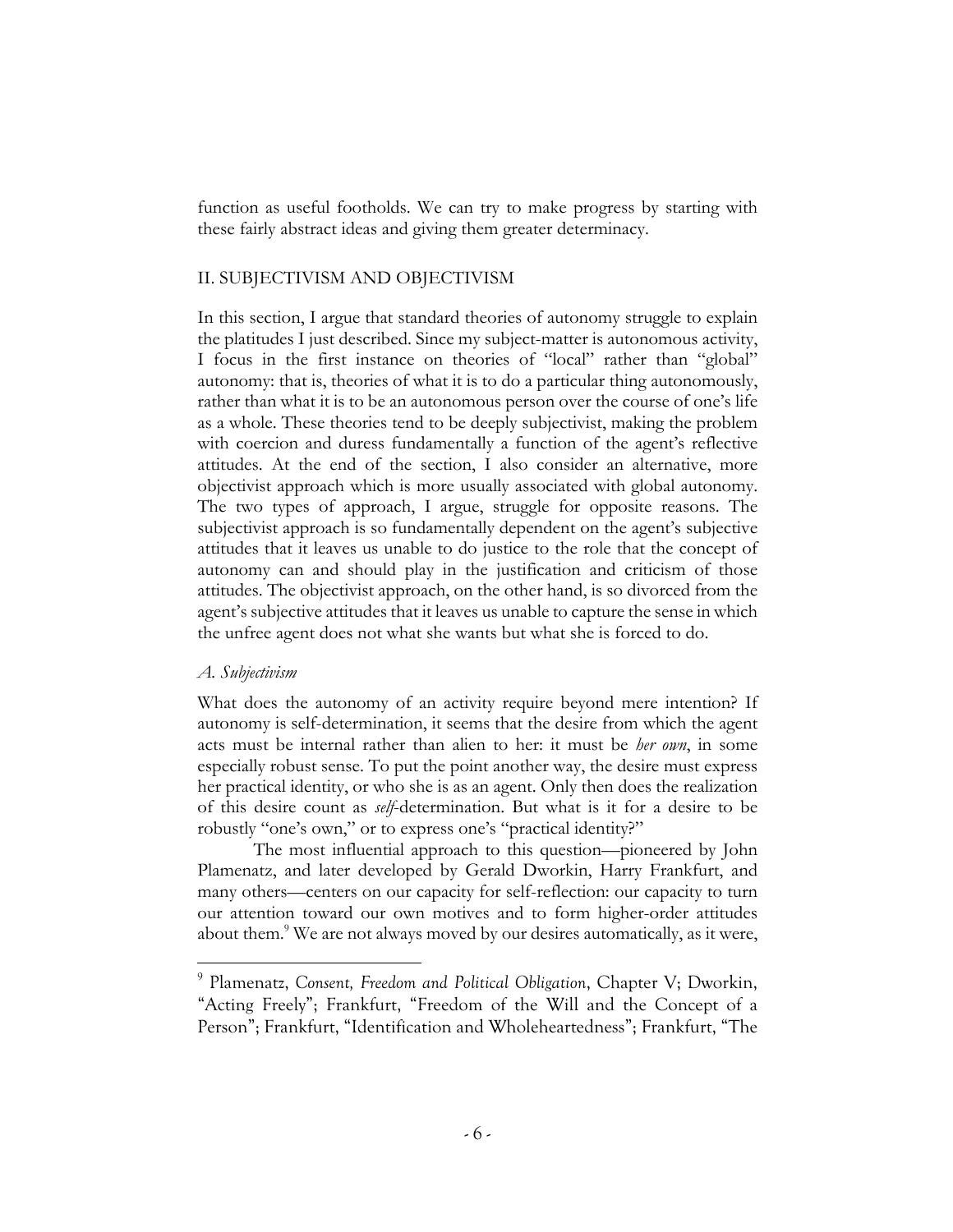but have the power to step back from at least some of them and to appraise them critically. On the basis of such appraisal, whether in the light of reason or in the light of other elements of our psychology, we can endorse or disavow our first-order desires, approve of being moved by them or resent being moved by them. But to endorse or approve of one's first-order desire is in a sense to identify with it, to recognize it as truly one's own. To disavow or resent it, on the other hand, is to be alienated from it, to look upon it as a force external to one's true will.

On this account, then, it is the agent's higher-order attitudes which determine whether a given desire expresses her practical identity or constitutes something more like an alien force acting upon her. It is her higher-order attitudes which make the difference between autonomy and heteronomy. To quote Plamenatz, whose version of the view is especially clear and simple: "freedom must be defined, in its primary […] meaning, as action from a motive from which a man desires to act, or, at least, does not desire not to act, and the lack of freedom as action from a motive from which he does not desire to act."10 The suggestion is thus that an agent who gives in to an unwanted addiction, for example, acts non-autonomously because, although she may do what she desires, the relevant desire is not her own in the fullest sense, because she does not identify with it; on the contrary, she wishes that she did not have it, or at least that it did not move her to action on this occasion. She resents being moved to action in this particular way.

There are many sophisticated and idiosyncratic variations on this approach, to which I cannot do justice here.<sup>11</sup> Broadly speaking, the variations tend to modify the basic view along three dimensions. First, theories in this tradition vary in terms of what specific types of reflective attitude play the

Faintest Passion." Some in this literature speak of "freedom," some of "autonomy," and some simply of "identification." But beneath the superficial diversity of expression lies an obvious unity of subject-matter and content. <sup>10</sup> Plamenatz, *Consent, Freedom and Political Obligation*, 122.

<sup>&</sup>lt;sup>11</sup> See, e.g., Neely, "Freedom and Desire"; Thalberg, "Hierarchical Analyses of Unfree Action"; Christman, "Autonomy and Personal History"; Ekstrom, "A Coherence Theory of Autonomy"; Bratman, "Identification, Decision, and Treating as a Reason"; Velleman, *The Possibility of Practical Reason*, Chapter 1; J. Taylor, "Autonomy, Duress, and Coercion," 138; Christman, "Procedural Autonomy and Liberal Legitimacy"; Christman, "Introduction"; and Killmister, *Taking the Measure of Autonomy: A Four-Dimensional Theory of Self-Governance*.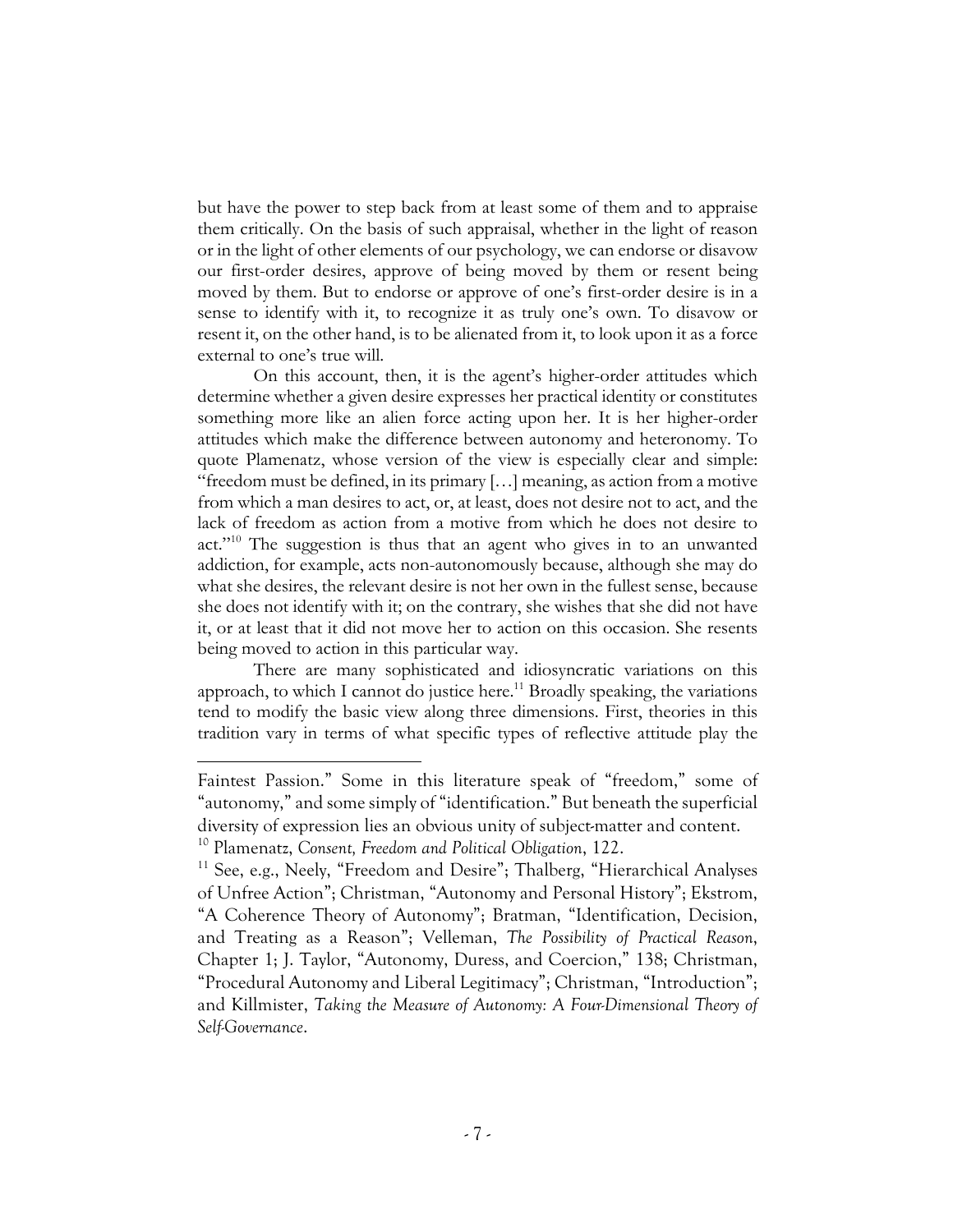decisive role in identifying an agent with, or alienating her from, her own motives. Some speak simply of higher-order desires; others employ richer notions such as "resentment"; others still use more technical terms such as "commitment" and "policy" (for example, about what to treat as a reason for action). Second, theories vary, too, in terms of the objects of these reflective attitudes. In some versions, the relevant reflective attitudes are attitudes toward one's own desires. In others, the reflective attitudes concern (instead or in addition) the historical process by which one's desire came to be. In others still, the (or another) relevant object of reflective attitudes is the choice situation which gave rise to the desire. Finally, many theories stipulate some kind of cognitive condition, to the effect that what really matters is the reflective attitude which the agent would have toward the relevant aspect of her motivational structure *if*, for instance, she were minimally rational and fully informed. Typically, however, these conditions of rationality and the like are quite minimal; to the extent that they are not, the view begins to depart in a more substantial way from the basic Plamenatzian model.

What unites all of these versions of the approach is a deeply subjectivist orientation, in the sense that they all conceive of autonomy as largely a function of what the agent thinks and feels, or would think and feel, about elements of her motivational structure or the situation which produces this structure. The relevant reflective attitudes ultimately divide the agent's first-order desires into "authentic" desires which are truly her own, and "inauthentic" desires which are hers only in a qualified way, whether because they are immediately objects of a relevant negative reflective attitude or because they arise from a process or from a situation which is the object of such an attitude (or would be if the agent were aware of it). Fundamentally, what makes an activity fully autonomous is that it is an expression of authentic rather than inauthentic desires in this sense.

How can the subjectivist picture help us to understand what is wrong with coercion and duress? For the sake of illustration, let us work in the first instance with Plamenatz's straightforward version of the view, according to which autonomous activity requires that one does not act from an "undesired" motive, that is, a motive from which one actively desires not to act. This condition seems to deal in an obvious way with some cases of coercion, namely those involving what the law calls an "overborne will." An agent may divulge a secret under torture to avoid further suffering, while wishing that she had the inner strength to take the secret to her grave. This agent suffers what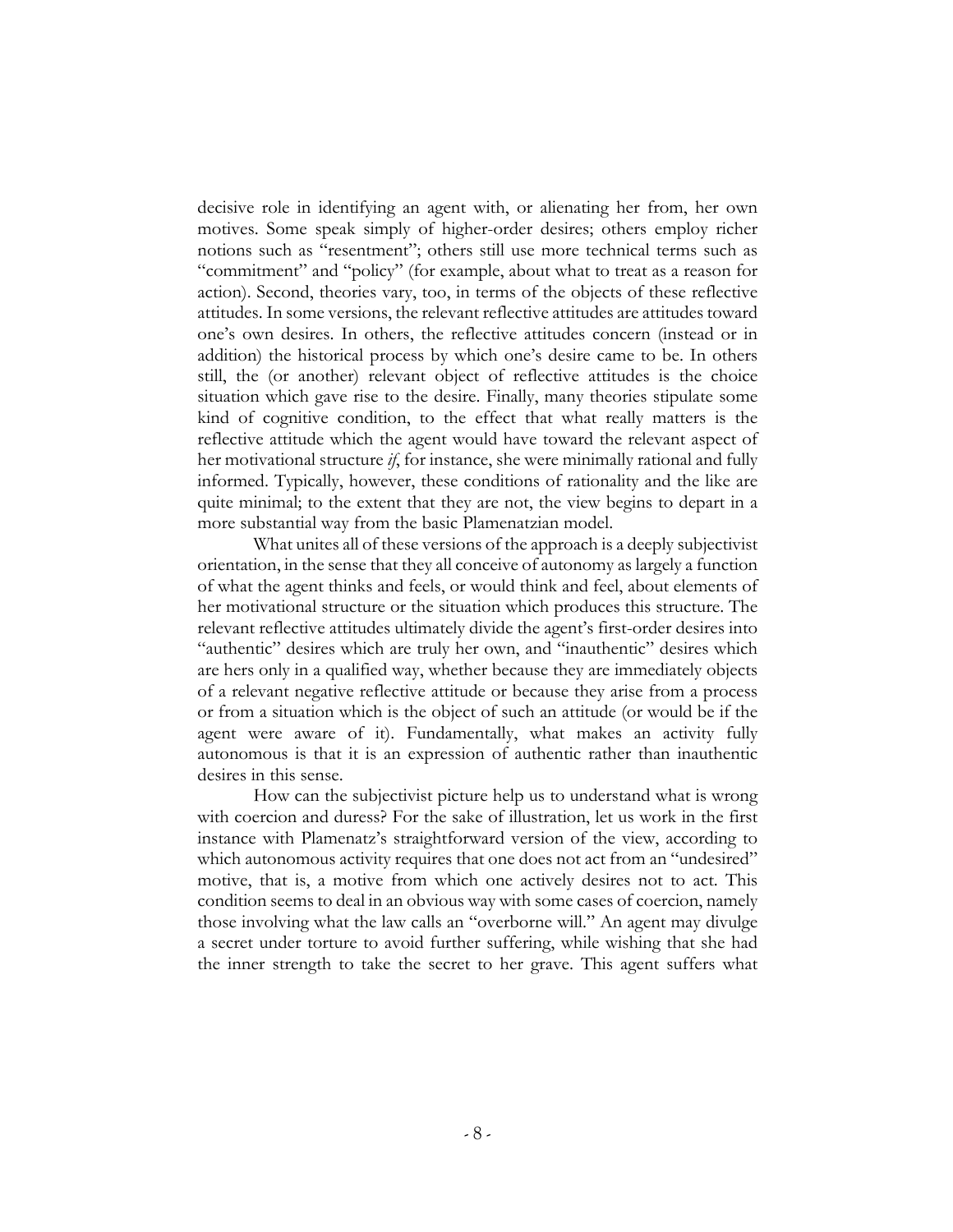Frankfurt calls an "inner defeat."12 She does not do what she *really* or *truly* wants—she acts "against her own will"—inasmuch as she acts from a motive from which she desires not to act. She therefore acts non-autonomously.

Not all volitional coercion involves an overborne will. The victim of a mugging may not suffer an "inner defeat" like the victim of overbearing torture. She may not wish that she had the strength of will to take her money to the grave. Given the circumstances, she presumably not only wants to hand over the money, but very much wants to have this desire and to act from it. Her first-order desire is not straightforwardly an object of her aversion in the sense that she would prefer not to be moved by it, *given* the circumstances.<sup>13</sup>

Even so, however, we can say that she acts from an "undesired" motive in the sense that there is some description of her motivational structure under which she has a negative attitude toward this structure. For instance, it is often suggested that people resent acting not in order to improve their condition but merely to keep it from becoming worse, or that they resent being motivated by "duress," or by "menacing" or "coercive" situations.<sup>14</sup> In any case, what makes action under coercion or duress unfree is that the agent has some negative attitude toward some distinctive aspect of the way in which she is being moved to action. It is because of this negative attitude that an activity which flows from the relevant kind of motivational structure is not a true expression of its agent's will but alienated, importantly foreign to her will.

## *B. The Wrong Order of Explanation*

The notion that victims of coercion and duress resent or are otherwise psychologically alienated from the way they are motivated is supposed to capture the sense in which the relevant desires are not really or truly their own—which in turn explains why these agents act unfreely. But reflective attitudes, such as the desire not to act from certain types of motive, cannot play the explanatory role demanded of them in this account, for properly understood, such attitudes are *responses* to unfreedom rather than *grounds* of it.

<sup>&</sup>lt;sup>12</sup> Frankfurt, "Coercion and Moral Responsibility," 81.

 $13$  This is the point of Irving Thalberg's objection in Thalberg, "Hierarchical Analyses of Unfree Action."

<sup>14</sup> Dworkin, "Acting Freely," 377; Frankfurt, "Coercion and Moral Responsibility," 82–83; Taylor, "Autonomy, Duress, and Coercion," 138; Thalberg, "Hierarchical Analyses of Unfree Action," 217–18; Christman, "Introduction," 8–9. Compare Killmister, *Taking the Measure of Autonomy*, 109ff.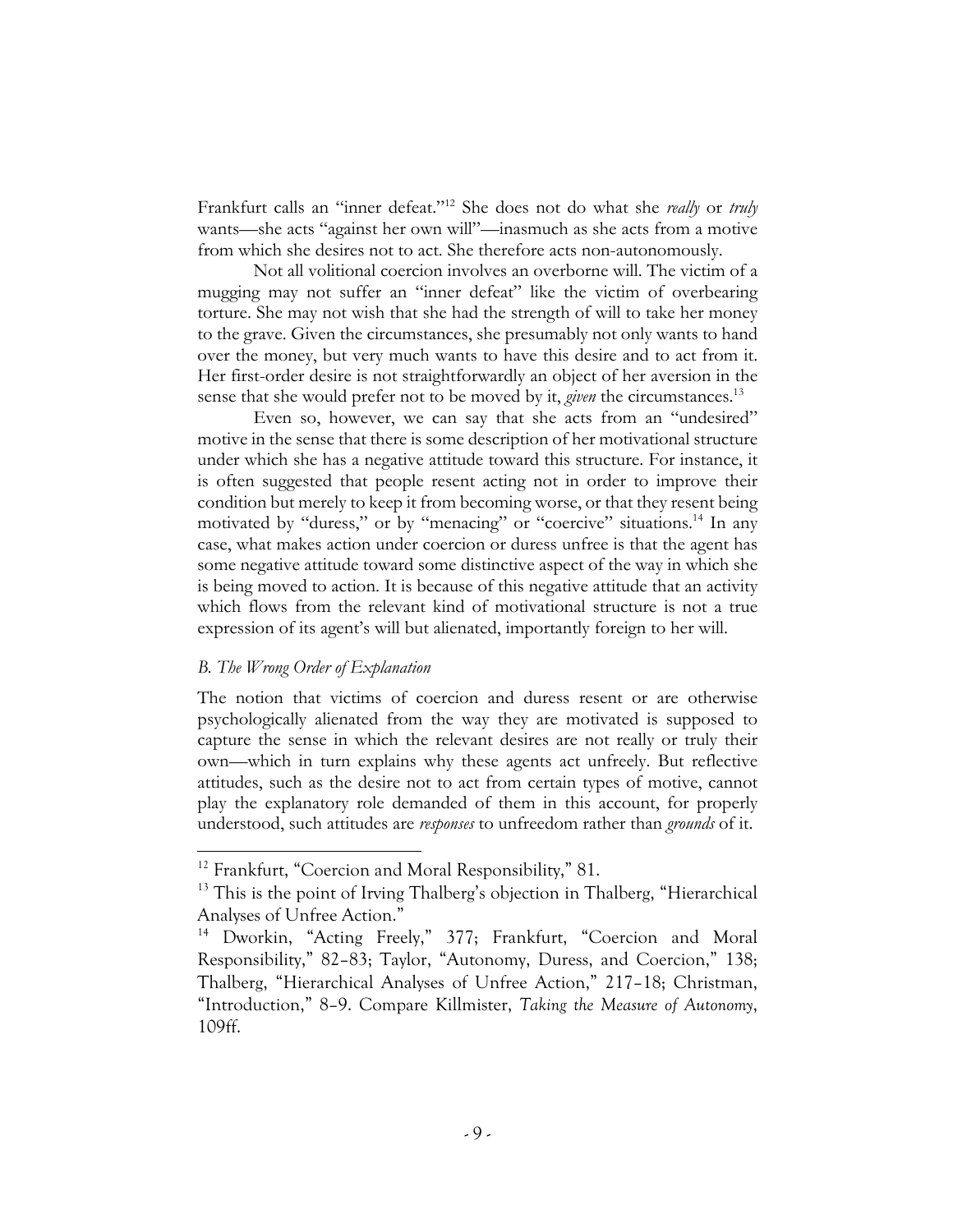Consider, for a start, what we should say if a victim of coercion or duress lacks the relevant kind of reflective aversion to her own motive. Imagine a Stoic slave as described in the discourses of Epictetus. This slave feels no aversion at being threatened and ordered around. When ordered to hold her master's chamber pot, she obeys with equanimity, reasoning simply that "it is a more valuable thing to get a dinner than not; and a greater disgrace to be given a thrashing than not to be."15 Her lack of reflective aversion is not the product of an impaired capacity for reflection. It is not even the product of a socially inculcated sense of her own inferiority. Rather, it springs from her reflective and authentic moral conviction that she should not rail against that which she cannot control. Does this person act autonomously?

As several philosophers have argued, subjectivist theorists of autonomy must say yes, since from the point of view of the slave's reflective attitudes, everything is in order.<sup>16</sup> But this conclusion is difficult to take seriously. The Stoic slave may indeed feel or believe that she is free. Feeling free, however, or believing oneself to be free, even when this feeling or belief is formed in a minimally rational and fully informed way, is not the same as being free. When the slave holds the chamber pot for her master—something she has no independent desire to do, and which she does only to avoid being beaten—she acts not autonomously but under the compulsion of an alien force. This is a paradigm case of heteronomy.17

Superficially, this looks like a problem concerning the extensional adequacy of the theory, and that is how it has tended to feature in the literature.<sup>18</sup> The real problem, however, is more fundamental; it concerns the *structure* of the subjectivist explanation. What the case of the contented slave

<sup>15</sup> Epictetus, *The Discourses of Epictetus*, Book I, Chapter 2.

<sup>&</sup>lt;sup>16</sup> Zimmerman, "Making Do: Troubling Stoic Tendencies in an Otherwise Compelling Theory of Autonomy"; Kristinsson, "The Limits of Neutrality: Toward a Weakly Substantive Account of Autonomy"; Taylor, "Autonomy, Duress, and Coercion," Section IV. As Kristinsson points out, some subjectivists seem to embrace this conclusion quite explicitly: see, e.g., Dworkin, "The Concept of Autonomy," 23; and Christman, "Liberalism and Individual Positive Freedom," 359.

<sup>&</sup>lt;sup>17</sup> For a more thorough discussion of counterexamples in the same vein, see Oshana, "Personal Autonomy and Society"; and Oshana, *Personal Autonomy in Society*, Chapter 3.

 $18$  For some responses to the charge of extensional inadequacy, see Killmister, *Taking the Measure of Autonomy*, especially Chapter 6.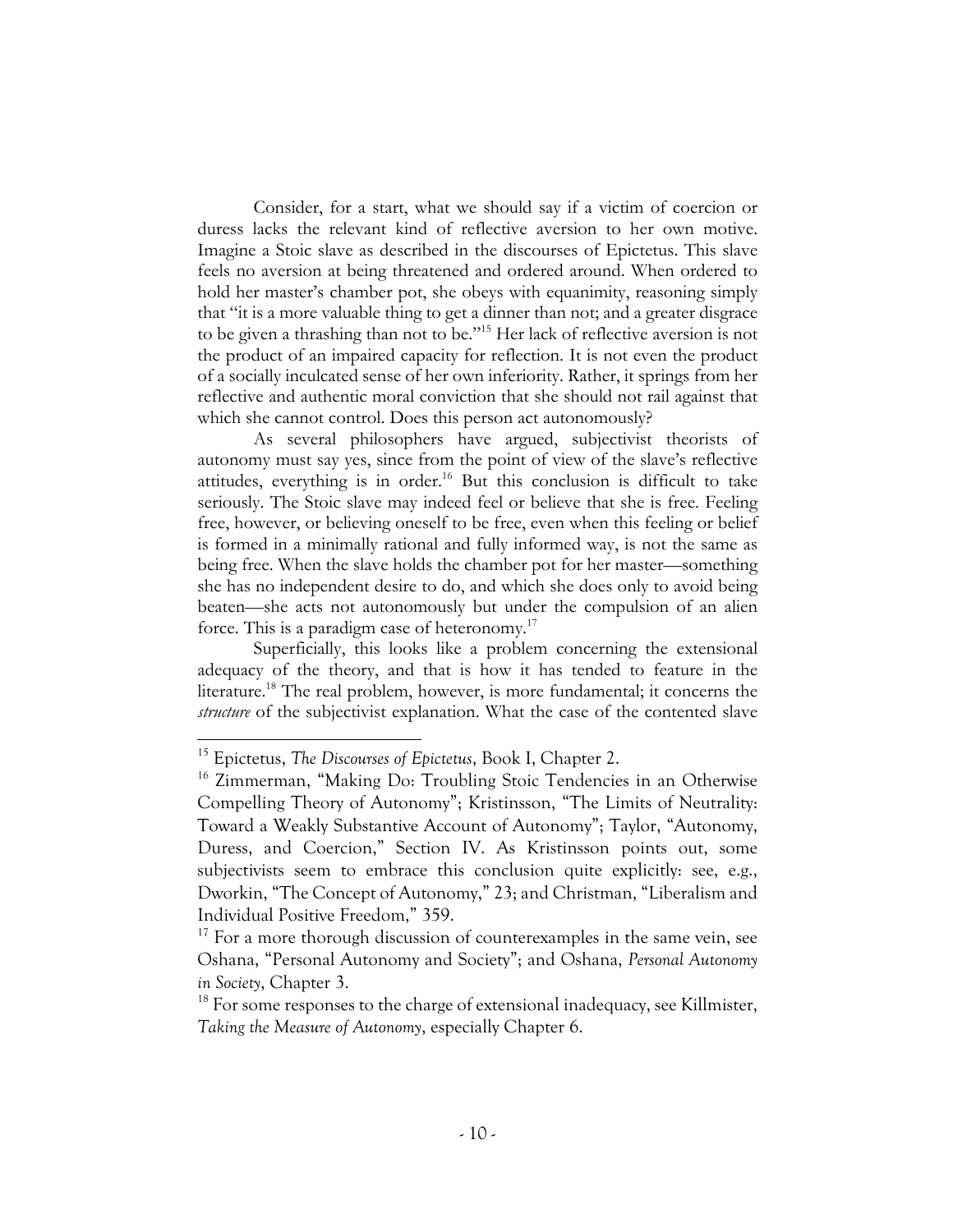highlights, I think, is that when we feel aversion at being coerced, for instance, this is not a brute psychological fact about us. For the contented slave does not differ from a slave who resents her condition simply in being constituted psychologically *differently*. Rather, there is something which the latter gets right and the former gets wrong. That is, the former fails to feel a kind of aversion which her situation warrants, indeed demands. Aversion to being coerced aversion at being motivated in this kind of way—is thus not a brute psychological response to a stimulus but a *warranted response* to this kind of treatment.

But what is it that warrants this negative reflective attitude? In other words, what is objectively wrong with being subjected to coercion or duress, such that this condition normally and properly gives rise to reflective aversion? Most obviously, what is wrong with it is precisely that to act in this way is to act unfreely. Such action is not self-determined, and this is why we can be expected to do it only with aversion. What the Stoic slave fails to recognize, then, is that her condition warrants or demands aversion because it is a condition of unfreedom. Her equanimity is a mark of insufficient concern for her own autonomy.

From a subjectivist point of view, however, we cannot make sense of these natural and attractive thoughts. For from that point of view, as Dworkin says quite explicitly, "we do not find it painful to act because we are compelled; we consider ourselves compelled because we find it painful to act for these reasons."19 We can now see that this gets things the wrong way around. The various modifications of the basic subjectivist approach do not help with this problem. For instance, it makes no difference here whether what a victim of coercion or duress reflectively resents is the motive from which she acts or the process or situation which gives rise to this motive. In any of these cases, we are owed an explanation of why she happens to resent just *these* kinds of motive, process, or situation and not others, and this explanation should make the resentment intelligible as a *warranted* response to the relevant kind of motive, process, or situation. But the prospects for a successful explanation from a subjectivist point of view are dim, given the unavailability of the most obvious such explanation, namely that the relevant kind of motive, process, or situation makes us unfree.

<sup>&</sup>lt;sup>19</sup> Dworkin, "Acting Freely," 378-79. Compare Epictetus: "Nobody, then, who lives in fear, pain, or distress is free; but whoever is delivered from pains, fears, and distresses, by the same means is delivered likewise from slavery." (Epictetus, *The Discourses of Epictetus*, Book II, Chapter 1.)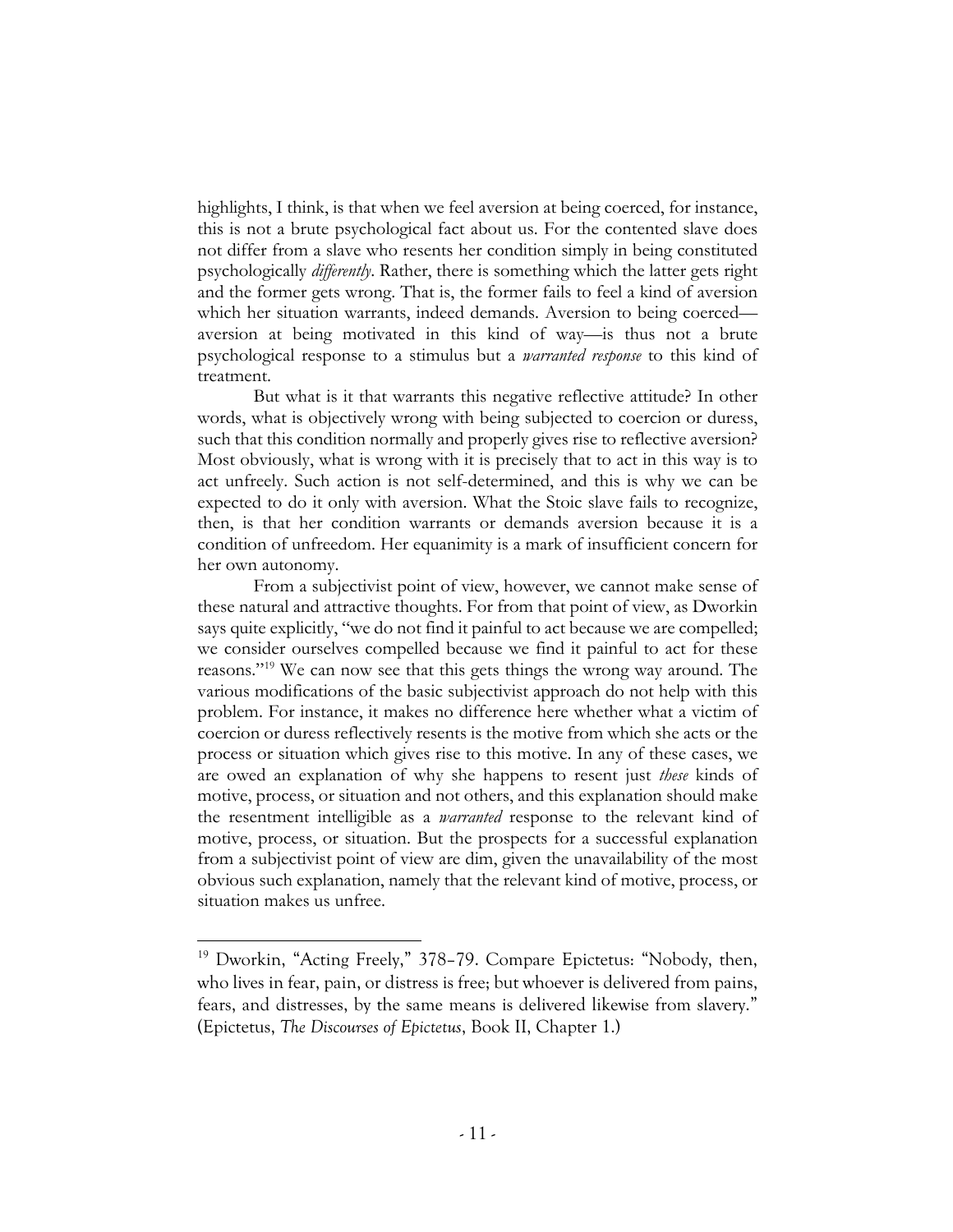The Plamenatz–Dworkin–Frankfurt approach to understanding the unfreedom of action under coercion and duress, then, is not promising on reflection. Because of the depth of its subjectivist dependence on the agent's psychology, this approach seems to leave us unable to account adequately for the crucial role that the concept of autonomy itself can and should play in the justification and criticism of our reflective attitudes. The problem is not simply that we sometimes fail to feel resentment when we act under coercion or duress. It is that when we do feel such resentment, it is normally, properly, and fundamentally because coercion and duress are making us act unfreely because they involve forms of motivation that compromise our autonomy. But then it cannot be the case, conversely, that they compromise our autonomy fundamentally because we resent them. Resentment is downstream of unfreedom.<sup>20</sup>

## *C. The Wrong Kind of Necessity*

In our ordinary thought, the sense in which the unfree agent does not do what she really or truly wants is opposed to a correlative sense in which she is instead forced to do it. A secondary shortcoming of the subjectivist approach is that it suggests no plausible account of the relevant kind of necessity.

To act from a motive that is an object of one's aversion is not in itself to act under the guise of compulsion or necessity. The mugging victim may choose to hand over her money merely in order to avoid the greater evil of being shot, but strictly speaking, she could have chosen instead to take the money to her grave. Whether or not she happens to feel aversion at the motive from which she in fact acts simply seems to be neither here nor there, as far as the necessity or non-necessity of her action is concerned. Of course, since people cannot be expected voluntarily to act from motives to which they are averse, it stands to reason that she must indeed be forced to act as she does. But we already knew this. The problem was, and still is, to explain what it means and why it is true.

Perhaps a further proposal from Frankfurt could help. In "Coercion and Moral Responsibility," he suggests that the desires to which coercion and duress give rise in their victims are "irresistible." The idea is that the victim of

<sup>&</sup>lt;sup>20</sup> The same problem arises for idealized versions of the subjectivist picture. Thus, Robert Nozick explains the unfreedom of coerced action by appeal to the aversion which "the Rational Man" feels at being threatened. (Nozick, "Coercion," 460.) But of the Rational Man, too, we should be able to say that he feels aversion at being threatened *because* this makes his action unfree.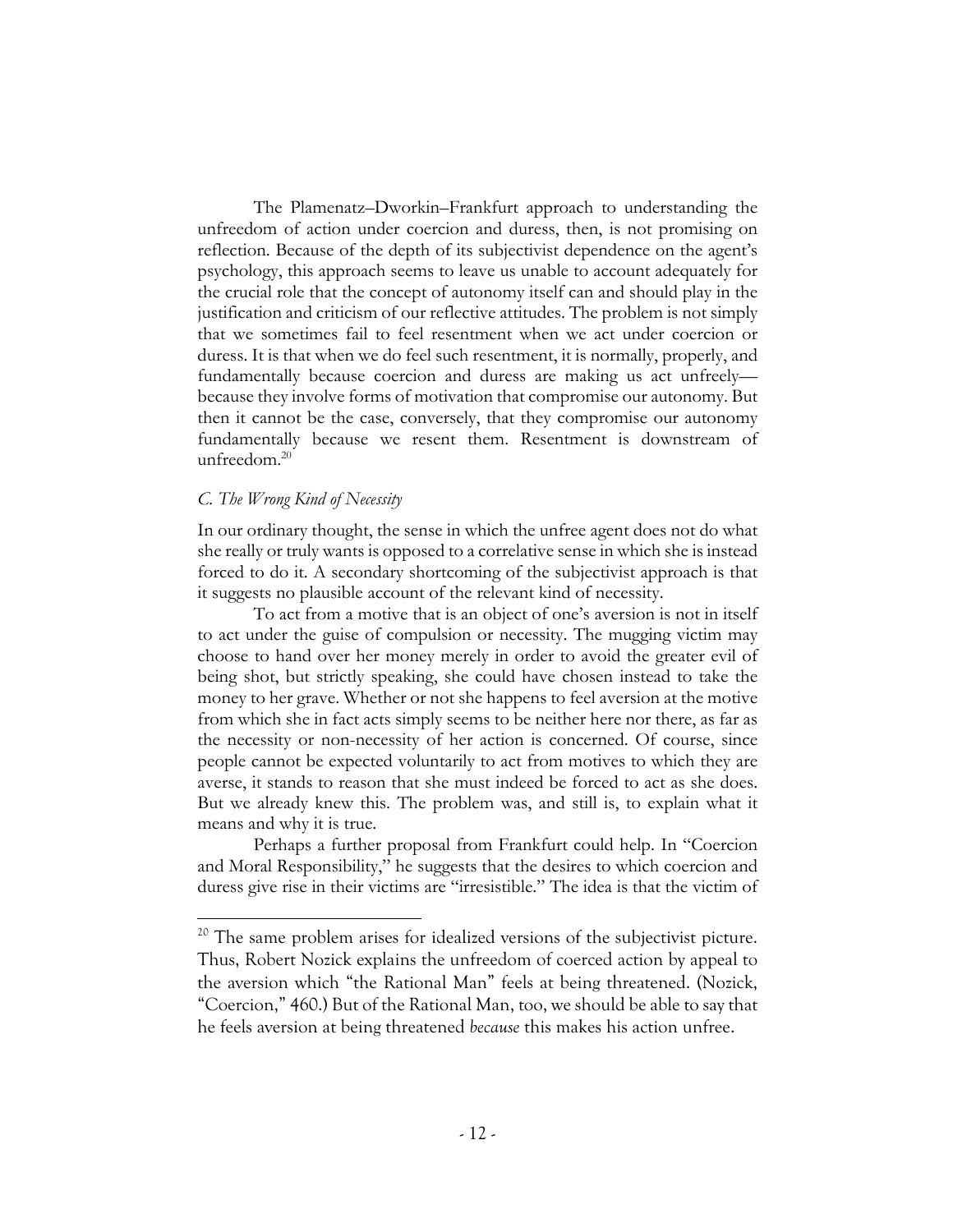a mugging, for instance, will typically not only acquire a desire to acquiesce to the mugger's demands so as to save her life, but will find it psychologically impossible not to act on this desire, even if she wants to resist it.<sup>21</sup> "The victim's desire or motive to avoid the penalty with which [she] is threatened," Frankfurt says, "is—or is taken by [her] to be—so powerful that [she] cannot prevent it from leading [her] to submit to the threat [...]."<sup>22</sup> The kind of necessity which characterizes external unfreedom, on this view, is the inexorability with which the desire leads to its own expression in action.

Though Frankfurt at least takes the problem of necessity seriously, his proposal looks like a step in the wrong direction. The suggestion that victims of coercion generally act from desires which are literally irresistible wrongly assimilates all cases of coercion to those special cases which involve an overborne will.23 A mugging victim might happen to be so frightened by the prospect of imminent death that she is unable to resist the desire to acquiesce. But another victim, perhaps endowed with an unusually proud and rebellious temperament, might find herself pulled more or less equally toward acquiescing on the one hand and resisting her coercer on the other. She might be perfectly *capable* of choosing the option of dying rather than acquiescing. If this victim ends up acquiescing, however, her action, too, is forced and less than fully autonomous.

Relatedly, the appeal to the irresistibility of desire seems to misidentify the source of necessitation in typical cases of external unfreedom. On Frankfurt's proposal, a coerced action is necessitated by the irresistible desire which motivates it. When we speak of coerced actions as forced, however, what we have in mind is that they are necessitated not by the agent's own overpowering urges but by something altogether external to the agent, such as her coercer or her environment. We have yet to make sense of this thought. These first two mistakes—that coercion in general involves an overborne will, and that the source of necessitation is internal to the agent herself—appear to

 $21$  Frankfurt, "Coercion and Moral Responsibility," 80-81.

<sup>&</sup>lt;sup>22</sup> Frankfurt, "Coercion and Moral Responsibility," 77. For the sake of simplicity, I am largely ignoring Frankfurt's caveat that the victim might merely *think* that she is unable to resist the desire. I do not think this makes a difference to my arguments.

<sup>&</sup>lt;sup>23</sup> For a version of this objection, see, e.g., Zimmerman, "Making Do," 38.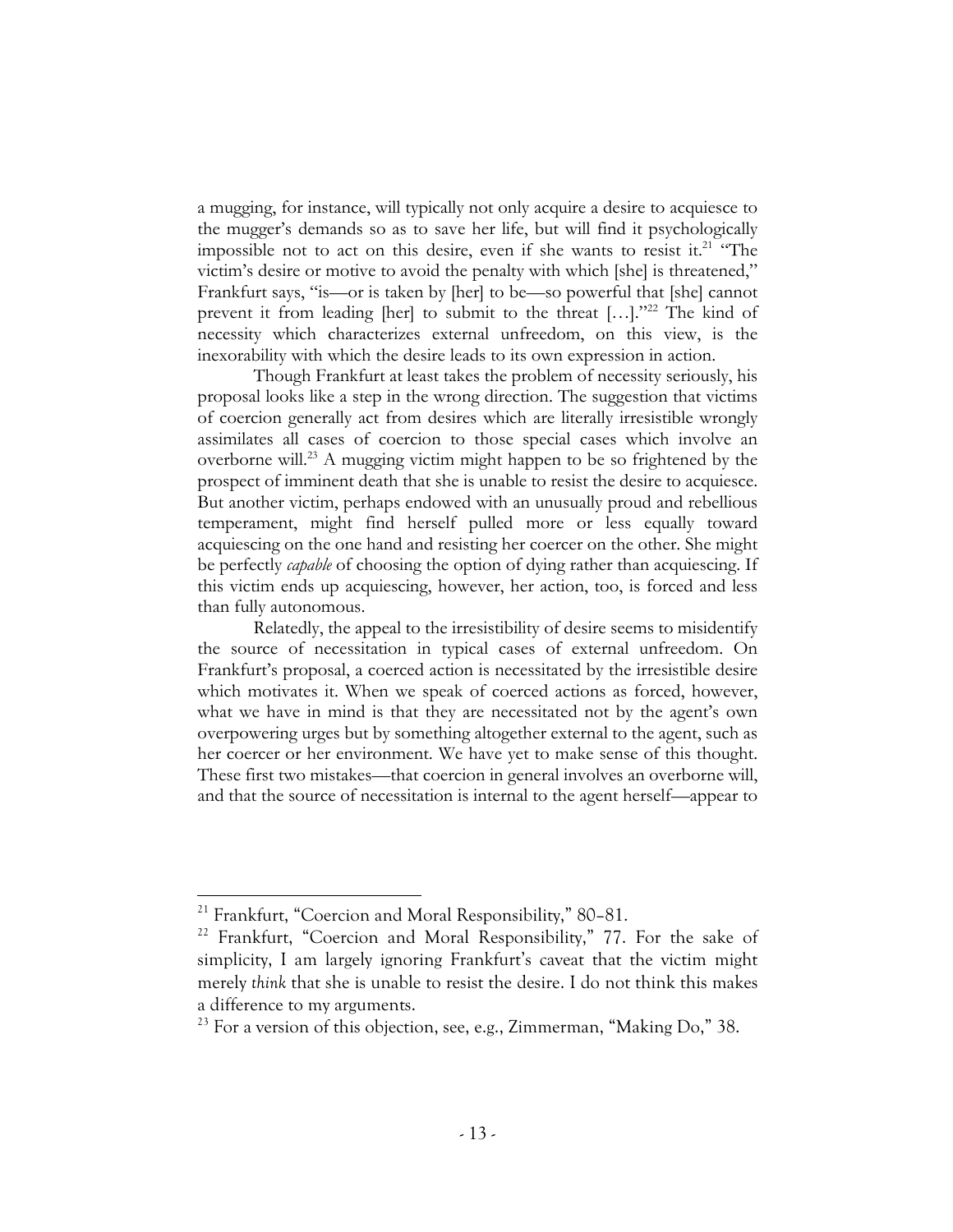be symptoms of a single error: the attempt to assimilate the external dimension of autonomy too directly to its internal dimension.<sup>24</sup>

Finally, the structure of Frankfurt's account should give us pause. On his view, coercion and duress compromise autonomy because of the confluence of two conditions: the agent's aversion to the desire from which she acts, and the psychological irresistibility of this desire. The former is supposed to explain the sense in which she does not do what she really wants, and the latter the sense in which she is forced to act as she does. But these two conditions are independently intelligible, and their confluence is fundamentally accidental.

By contrast, in our ordinary thought about these matters, the relevant kind of desire and the relevant kind of necessity are internally related, as the poles of a conceptual opposition. When we say that the victim of coercion or duress acts unfreely because she does not do what she really wants *and* because she is forced to act as she does, we are offering not two separate explanations, or even two separate parts of an explanation, but one and the same explanation in two different ways. To make sense of this thought, we will need a different sort of account, one on which there is an internal relation between doing what one does not really want to do on the one hand and being forced to do it on the other.

# *D. Objectivism*

Given that subjectivist theories struggle to make sense of external autonomy and unfreedom, perhaps we should instead try formulating some objective conditions of autonomy which do not depend on the agent's desires or other attitudes. Such conditions have typically been defended in the context of theories of global autonomy—but conceivably they could also help us with our local-autonomy problem.

Joseph Raz argues that a person is autonomous, over the course of her life as a whole, only if she is independent—that is, not subjected to the will of another person—and she has an adequate range of options to choose from.25

<sup>&</sup>lt;sup>24</sup> This is related to James Stacey Taylor's charge that Frankfurt's theory of autonomy is "metaphysical" rather than "political." (J. Taylor, *Practical Autonomy and Bioethics*, Chapter 3.) See also Oshana, *Personal Autonomy in Society*, *passim*.

<sup>25</sup> Raz, *The Morality of Freedom*, Chapter 14, Section 1. For a similar account, see Oshana, *Personal Autonomy in Society*, Chapter 4. For other defenses of something like the independence condition, see, e.g., Pettit, *Republicanism: A*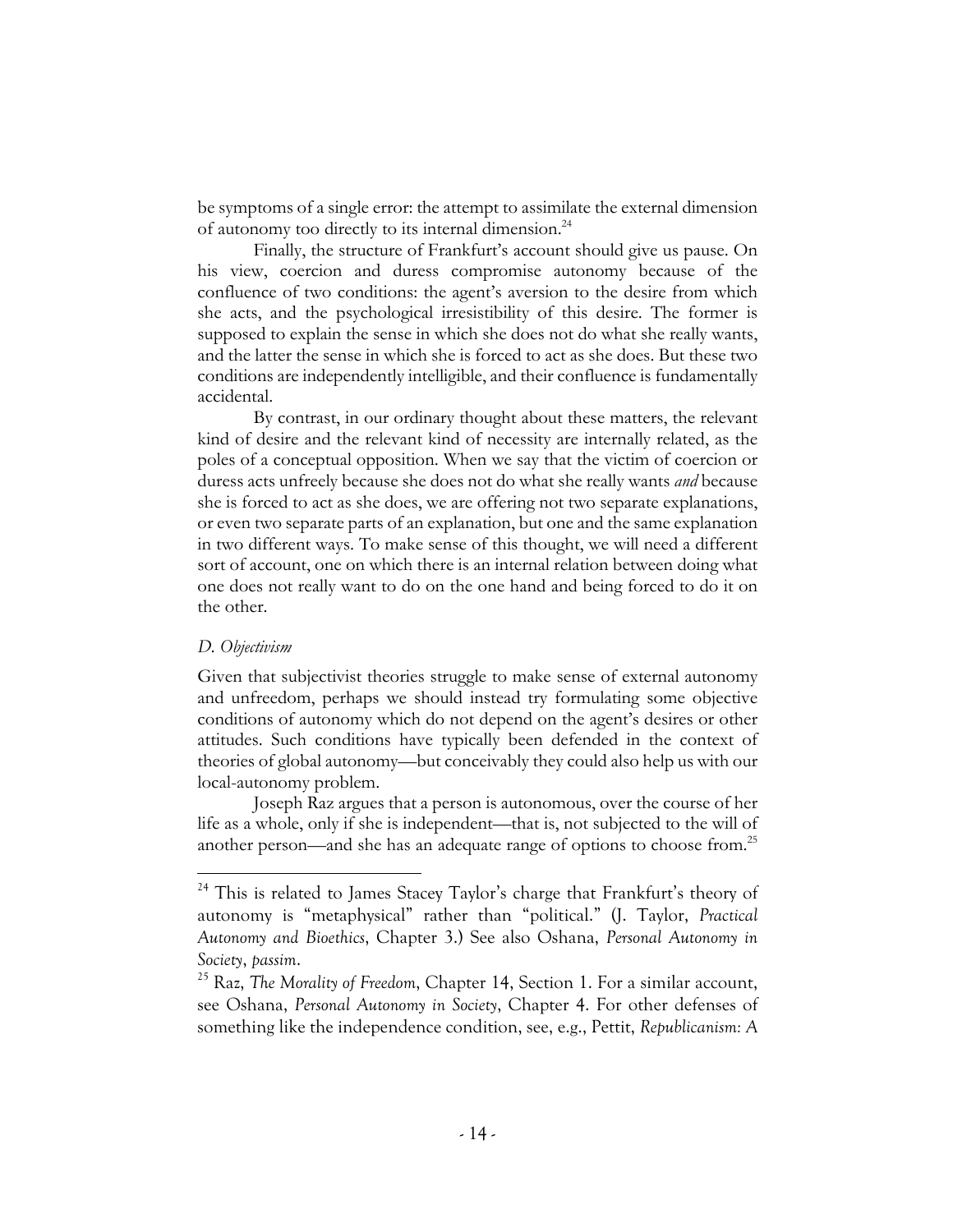As marks of global autonomy, these conditions seem plausible enough. A person who lives her life under the arbitrary power of another cannot truly be said to be self-governing; she lacks the final authority to choose how to live her life, making such choices only at the whim of the other person. Likewise, we might think that if someone lacks the opportunity to choose how to live her life from among a range of diverse and valuable options, she thereby lacks the opportunity for one important kind of exercise of her agency. In the absence of valuable alternatives to the life she in fact leads, she can say yes to this life but there is a sense in which she cannot say no to it.<sup>26</sup>

I do not doubt that some version of the independence condition is also true as a condition of the autonomy of a particular activity. Someone who acts under coercion is obviously subjected to the will of another person, and this violation of her independence compromises the autonomy of her action. Nevertheless, I do not find this condition helpful, at least in the form in which Raz presents it and with respect to the problem I am trying to solve in this paper.

It is worth emphasizing, to begin with, that in the absence of further analysis the condition amounts to little more than a restatement of a theoretical desideratum, or perhaps a placeholder for an explanation. Since, as we saw, the coerced agent does just what she intends to do, pursuing her own ends as best she can in admittedly non-ideal circumstances, the difficulty is to understand

*Theory of Freedom and Government*, Chapter 1; Lovett, "Domination: A Preliminary Analysis"; and List and Valentini, "Freedom as Independence." In a similar vein, Al Mele suggests a non-coercion condition for local autonomy, comparable to the "procedural independence" condition which Dworkin defends in his later work, though he does not apply it to coercion specifically. (See Mele, *Autonomous Agents: From Self-Control to Autonomy*, Chapter 10, Section 4; Dworkin, "Autonomy and Behavior Control," 25; and Dworkin, *The Theory and Practice of Autonomy*, 18–19. Compare Christman, "Procedural Autonomy and Liberal Legitimacy," Section 1.) For other defenses of something like Raz's options condition, see, e.g., Cohen, "The Structure of Proletarian Unfreedom"; Van Parijs, *Real Freedom for All: What (If Anything) Can Justify Capitalism?*, Chapter 1; and Goodin *et al.*, *Discretionary Time: A New Measure of Freedom*, Chapter 2. I should reiterate at this point that I am largely putting aside those approaches whose principal aim is to explain why coercion violates rights or undermines responsibility. <sup>26</sup> Compare Thomas Hurka, "Why Value Autonomy?"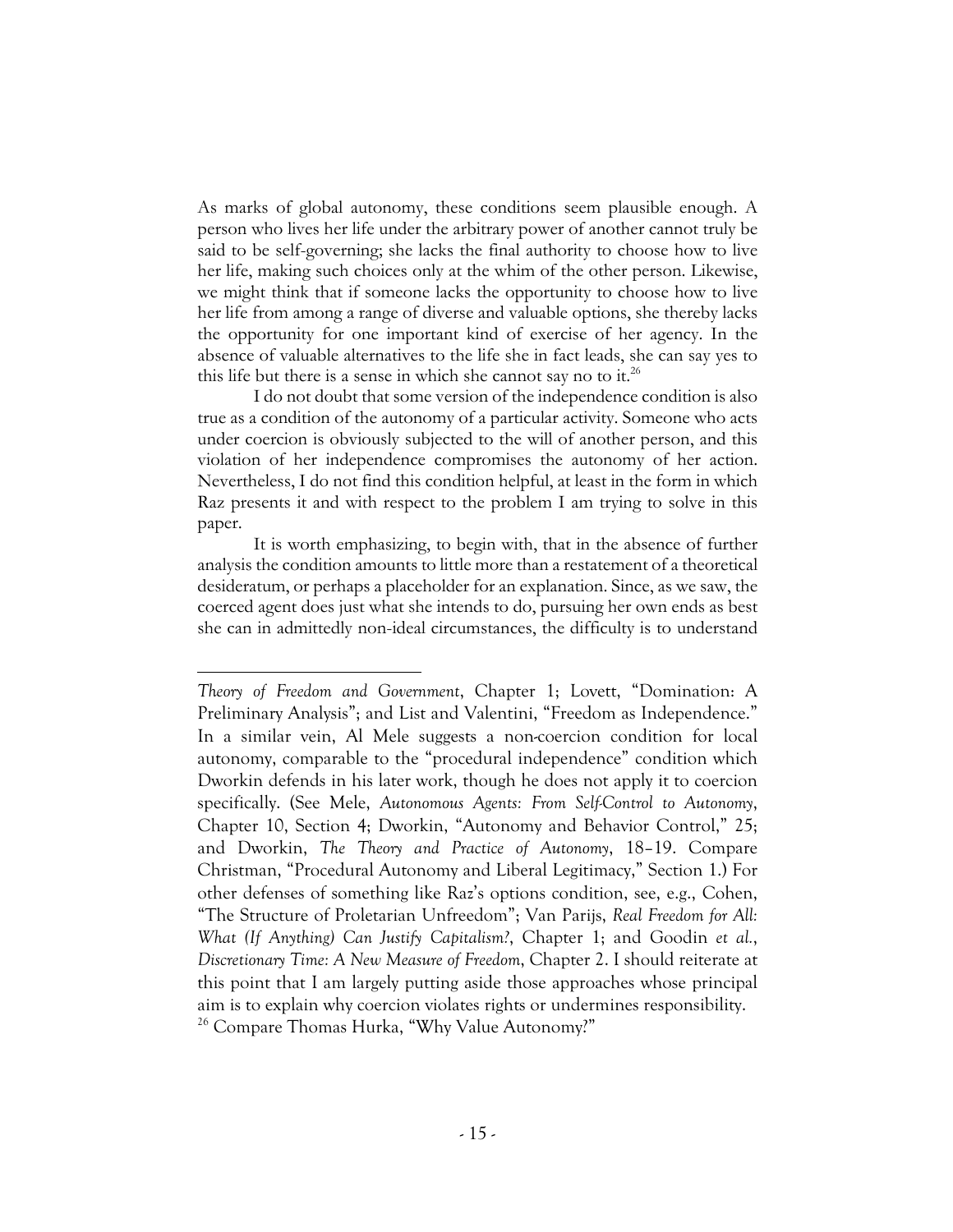in what sense she is indeed subjected to the will of another person rather than being directed by her own will. Significant theoretical work, then, remains to be done here. More to the point, though, even a helpfully fleshed out independence condition will only tell us something about interpersonal unfreedom in particular. That is, perhaps it could ultimately explain what makes interpersonal unfreedom special *vis-a-vis* other forms of unfreedom an important problem but one outside the scope of this paper. $27$  It will not solve the problem I am trying to solve, which is to explain what interpersonal coercion and impersonal duress have in common such that they are both forms of unfreedom.28

On its face, the options condition seems more promising in this respect.29 Impersonal duress does not violate independence, but it is characterized by a lack of valuable alternatives to the chosen course of action. The sailor who must choose between throwing his goods overboard and allowing his ship to sink lacks an adequate range of options to choose from, and this makes his choice less than fully autonomous. And victims of coercion, of course, also frequently lack an adequate range of options. On reflection, however, things are not so clear.

First, I doubt that an adequate range of options, or the availability of valuable alternatives, is necessary for a particular activity to be done autonomously. We generally lack a valuable or even minimally acceptable alternative to eating. In reasonably favorable circumstances, it is true that we can normally choose what and when to eat, but we cannot reasonably choose never to eat. Nevertheless, we do not normally eat unfreely. The lack of a valuable alternative to eating does not in itself compromise the autonomy of this activity. The problem seems to be that the options condition is too disengaged from the agent's desires. For arguably, the reason we can eat autonomously even in the absence of valuable alternatives is that it is possible for us to really or truly *want* to eat, and that if this desire takes the relevant form (still to be clarified), this may make the activity autonomous. $30$ 

 $27$  Thanks to an anonymous reviewer for this suggestion.

<sup>&</sup>lt;sup>28</sup> Thanks to Brookes Brown for this suggestion.

 $^{29}$  Thanks to an anonymous reviewer for urging me to consider Raz's options condition.

<sup>&</sup>lt;sup>30</sup> Perhaps we could try a more modest version of the options condition, according to which a range of options counts as adequate so long as one has at least one valuable option. This certainly goes against the spirit of Raz's idea, but if we understand 'valuable' as *intrinsically valuable*, and we suppose further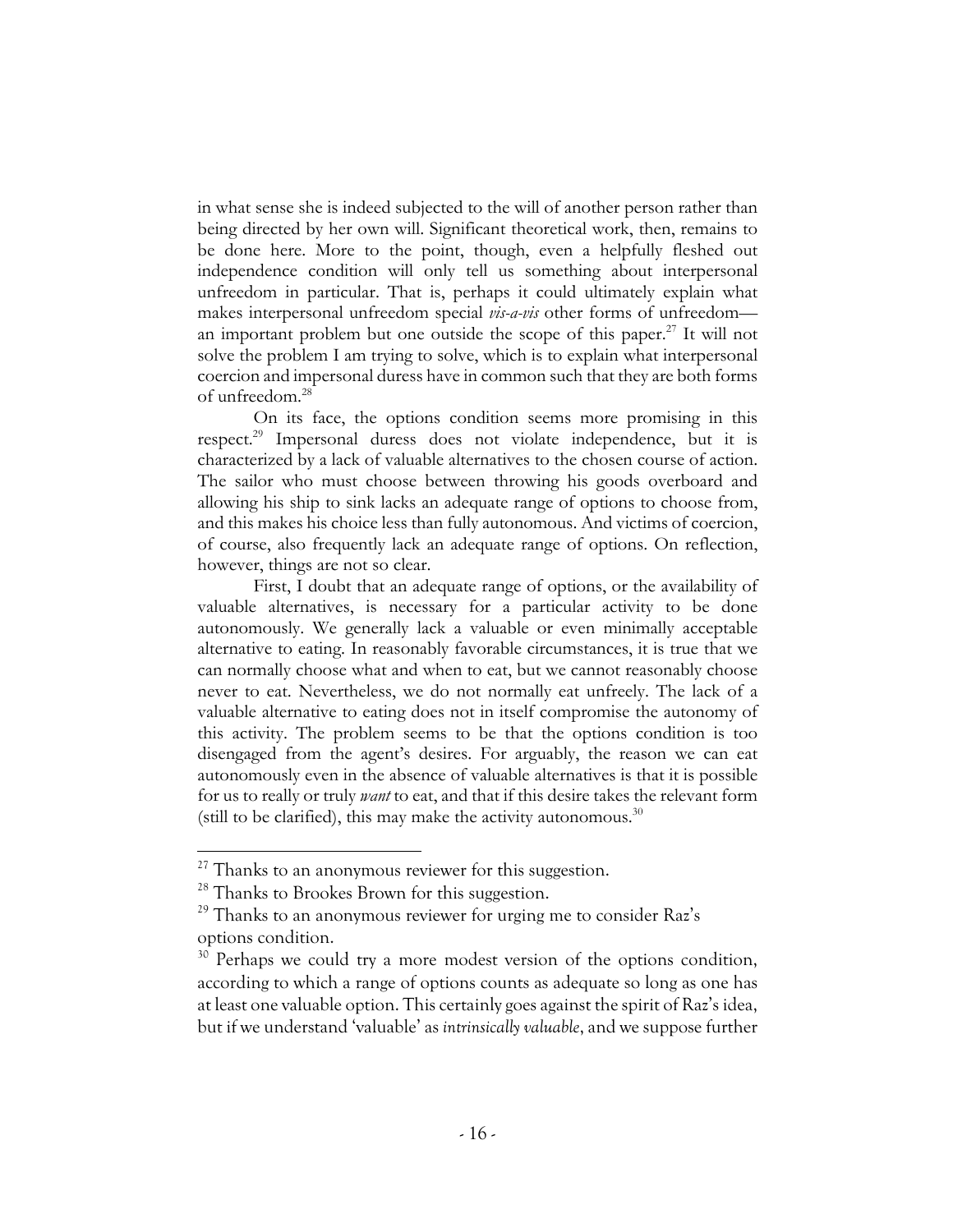Second, the options condition also does little to explain why victims of duress are forced to act as they do. Raz points out that "a choice between survival and death," for instance, "is no choice from our perspective."<sup>31</sup> Thus, one who does something merely as a condition of survival has no real choice but to do it, and is effectively forced to do it. Of course we want to say this.<sup>32</sup> But what entitles us to say it? Why is the language of necessitation appropriate? After all, a choice between survival and death actually *is* a choice, and the agent is not literally, absolutely forced to choose survival. Even putting aside the worry about its extensional inadequacy, then, the options condition merely kicks the can down the road.

To be clear, I do not think that the problem I am trying to solve is the problem that Raz is trying to solve—so none of this is intended as a direct criticism of his theory. Nevertheless, it is instructive to consider why his resources prove so unhelpful for my purposes. The root of the problem, it seems to me, is that objectivist conditions of autonomy are not promising when they become, as it were, too objective. The options condition, in particular, does not make reference to the agent's desires in a way that would help us understand the sense in which a victim of duress does not act as she

that the agent chooses the valuable option *on account of* its perceived value, then we arrive at roughly the view I end up defending in Section III.

<sup>31</sup> Raz, *The Morality of Freedom*, 376.

 $32$  At least this is common ground between me and Raz. Following James Stacey Taylor, one might argue instead that a victim of impersonal duress, of the sort to which Raz's options condition might be intended to apply, suffers not a genuine impairment of her autonomy but merely a diminution of the value of her autonomy to her. (J. Taylor, *Practical Autonomy and Bioethics*, 108.) Alternatively, one might argue, following another proposal of Taylor's, that there is a tripartite distinction at work, so that one can lack autonomy without yet being unfree: perhaps, then, a victim of the relevant kind of duress does lack autonomy but does not act unfreely. As I argued in Section I, however, a theory of autonomy should aim to vindicate both the appearance that impersonal duress genuinely compromises autonomy and the appearance of a bipolar conceptual opposition between the kind of desire associated with autonomy and the kind of alien necessitation associated with unfreedom. While we may be forced to revise these desiderata on reflection, I think we ought to try to satisfy them if possible. Thanks to an anonymous reviewer for pressing me on these points.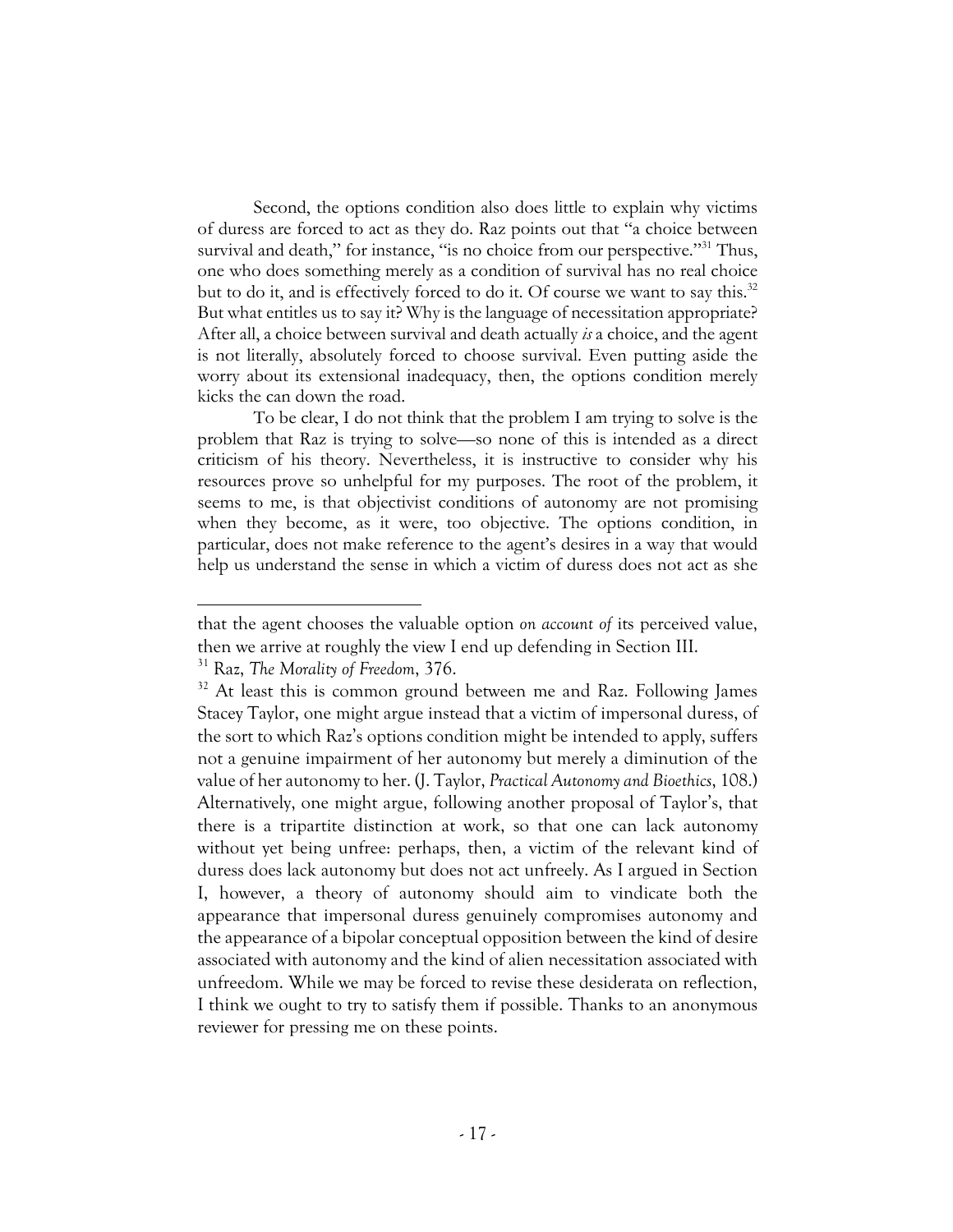really or truly wants to. As a result, it becomes very hard to articulate the sense in which her action is genuinely forced and non-autonomous. The fact that such an agent does make a genuine choice—that she does what she intends to do in the pursuit of her own ends—keeps annoyingly rearing its head.

In order to make progress, then, I propose that we return to the dialectic of desire and necessity that structures our ordinary thought about autonomy and external unfreedom. In particular, I propose to start again with the question what kind of desire is necessary for autonomous activity.

## III. AUTONOMOUS ACTIVITY AS ACTIVITY FOR ITS OWN SAKE

In this section, I introduce and defend a different approach to autonomy and external unfreedom, following the Aristotelian–Marxian line of thought I discussed in the introduction. One does something freely, I argue, only if one does it for its own sake—that is, on account of its perceived intrinsic value and not merely instrumentally. I motivate this idea on the basis of the same guiding intuitions as the standard subjectivist approach, but I show that it ultimately allows us to steer a promising middle path between subjectivism and objectivism, putting us in a position to explain how action under coercion or duress is non-autonomous.

## *A. Intrinsic and Extrinsic Desires*

Let me begin with a familiar distinction between different modes of activity. On the one hand, we do some things partly or wholly for their own sake, as final ends. These can include activities, such as some forms of play and contemplation, which do not have any further end at all. But they also typically include some instrumental activities, such as meaningful work. We do not want to live lives of pure leisure; we value intrinsically the pursuit of productive activities which allow us to exercise and develop our skills while making valuable social contributions. On the other hand, there are those things, such as cleaning the toilet, which we do *merely* instrumentally, purely for the sake of further ends distinct from the activities themselves.

These modes of activity correspond to importantly different kinds of desire. A final end is something we do on account of its perceived intrinsic value: value which it has in its own right and which does not reduce to the value of other things, such as its effects.<sup>33</sup> Insofar as we do something for its

<sup>&</sup>lt;sup>33</sup> Christine Korsgaard argues that to value something as a final end is not necessarily to value it intrinsically. (Korsgaard, "Two Distinctions in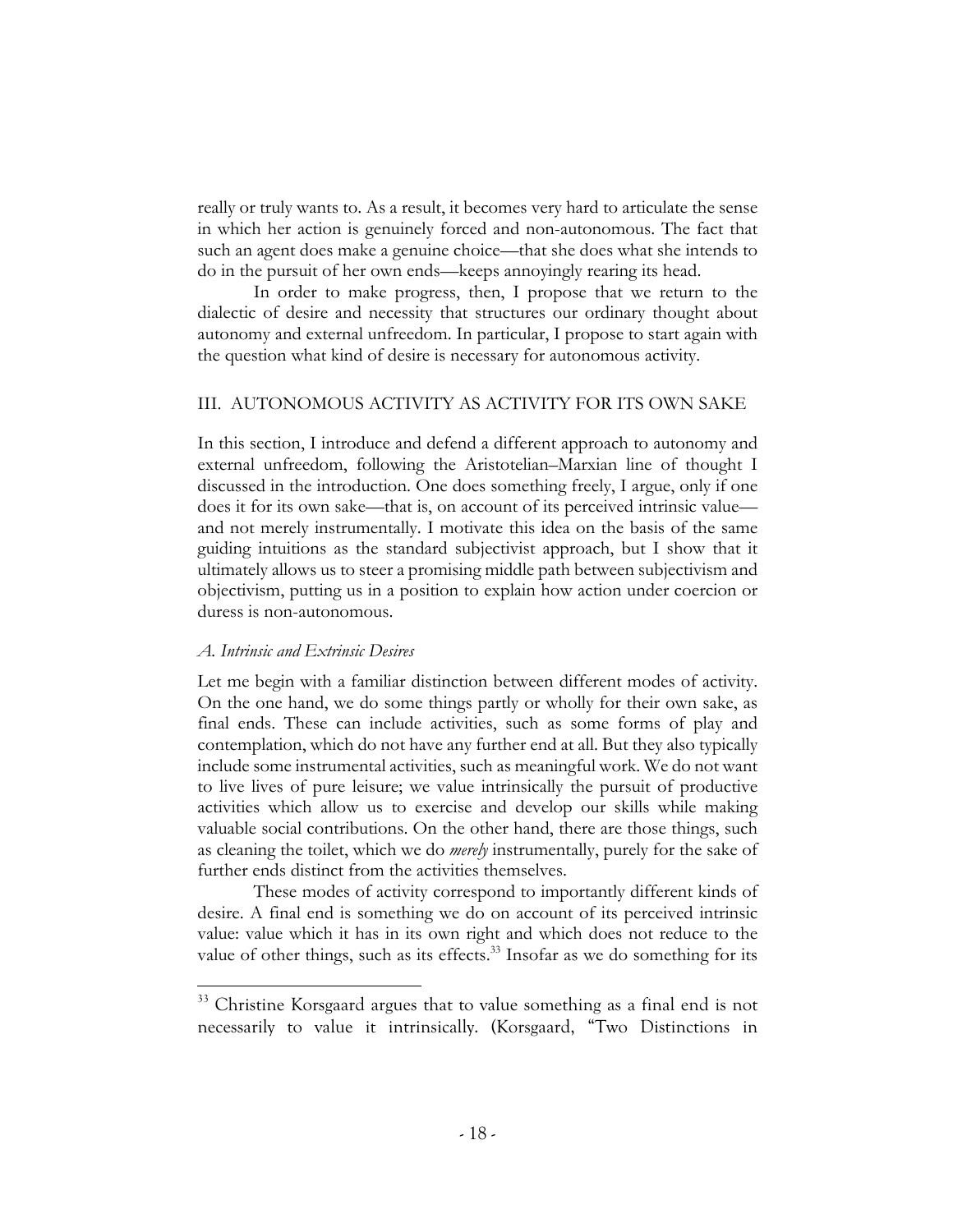own sake, then, we have what can be called an "intrinsic" desire to do that thing, for the perceived good that we are after lies in the activity itself. By contrast, instrumental activity is done on account of the perceived value of something else: the further end to which it is a means. Insofar as we do something instrumentally, then, we can be said to have an "extrinsic" desire to do that thing, and insofar as we do something *merely* instrumentally, we have *only* an extrinsic desire to do it.

An extrinsic desire is really a desire only in a qualified way. It is always parasitic on an intrinsic desire for something else, and in a sense it is always this other, intrinsic desire which is the agent's "true" desire, the desire whose object is what she is really after. When someone intentionally cleans a toilet, for example, there is an obvious sense in which she "wants" to clean it. But the reason it sounds odd to say this is that her desire to clean the toilet is likely to be purely extrinsic. The real object of value for her—the object of her true and unqualified desire—is likely not the activity of cleaning the toilet but the further ends to which this activity is a mere means, such as living in a hygienic and attractive environment.

With this distinction in hand, we can begin to see more clearly what is at stake in our pursuit of autonomy, in view of familiar considerations of identification and alienation. An autonomous activity, it seems, ought to be a suitably unqualified expression of its agent's will. We said that this means that the agent ought to be able to recognize in the action, and in the desire which motivates it, her own practical identity, or "who she is" as an agent. On the subjectivist picture, this idea was spelled out, unsuccessfully, in terms of a distinction between authentic and inauthentic desires. But we can appeal more fruitfully to our new distinction.

The commitments which are definitive of an agent's practical identity without qualification—the commitments with which she identifies in the first instance—are surely her intrinsic desires, the ends which she pursues for their own sake and not merely for the sake of other things. We care about autonomy because we wish to be the authors of our own lives—but it is our final ends which really determine what we are after in life, what we want our lives to look like. It is when our activity is an immediate realization of our final ends, then,

Goodness.") But her argument relies on a gratuitously narrow identification of intrinsic value with unconditional value, value which an object would have in any context whatsoever. See Tannenbaum, "Categorizing Goods." Thanks to Dan Moerner for drawing my attention to Korsgaard's and Tannenbaum's papers.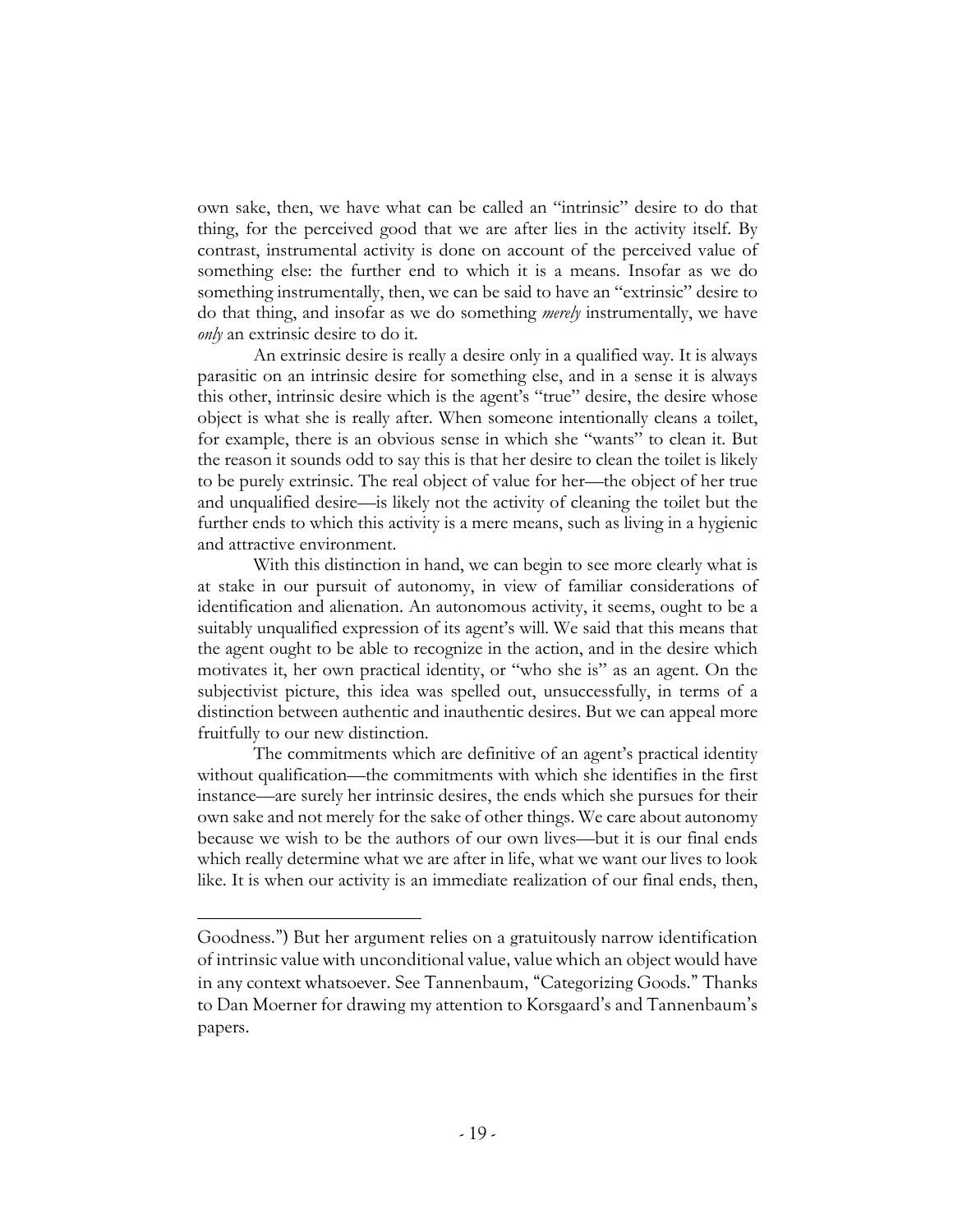that it expresses our practical identity in the world without qualification. Of such activity we can truly and simply say that it *is* the presence of the agent's will in the world.

We cannot *simply* say this of merely instrumental activities, valued merely extrinsically. To be sure, such activities can be said to reflect the agent's agency and practical identity in a thin sense.<sup>34</sup> After all, they are still intentional activities which proceed from the agent's instrumental reasoning in the pursuit of her own ends. However, this thin expression of agency is evidently insufficient for autonomy. It is present, for instance, in actions taken under coercion or duress—paradigm cases of unfreedom. The problem is that insofar as it is *merely* instrumental, an activity expresses its agent's practical identity and will only in a qualified, privative way, for the full realization of her will in the world lies not within this action but outside it.

To illustrate the point, consider someone who performs routine labor for a living and is utterly indifferent to their job, doing it only to pay the bills. It would be a cruel joke to say of someone in such a position that their work expresses who they are as an agent and a valuer—that they choose their work autonomously because what they want is precisely to perform such labor. Here is a striking passage from an interview with T, a call-center worker:

Would T be happy to think that his identity came from what he does all day? "I really hope not. I could not say enough how I hope not. I used to like who I was, and if this place is now my identity, then I don't like myself. Literally, apart from the few people that I can sit and have a chat with and a gas with, the money is only just passable as the reason I come here. So, if the money changed, or certain people didn't work here any more, I can safely say I would probably be at the Job Centre looking."<sup>35</sup>

T draws an immediate and natural connection between the fact that his work in some way fails to express his identity and the fact that it is a mere means to other ends. To be sure, he hedges a little, speaking of who he hopes he is rather than who he is. But this ambivalence simply reflects the fact that there is *some* sense in which "who he is" is a matter of his actual doings—what he "does all day." Evidently, the "self" constituted by these doings, though, is not one with which he identifies. And he explains why. The fundamental problem is not that he disavows any of his own first-order desires, or that these desires are in

<sup>&</sup>lt;sup>34</sup> Thanks to Brookes Brown for pressing me on this point.

<sup>35</sup> Biggs, *All Day Long: A Portrait of Britain at Work*, 87.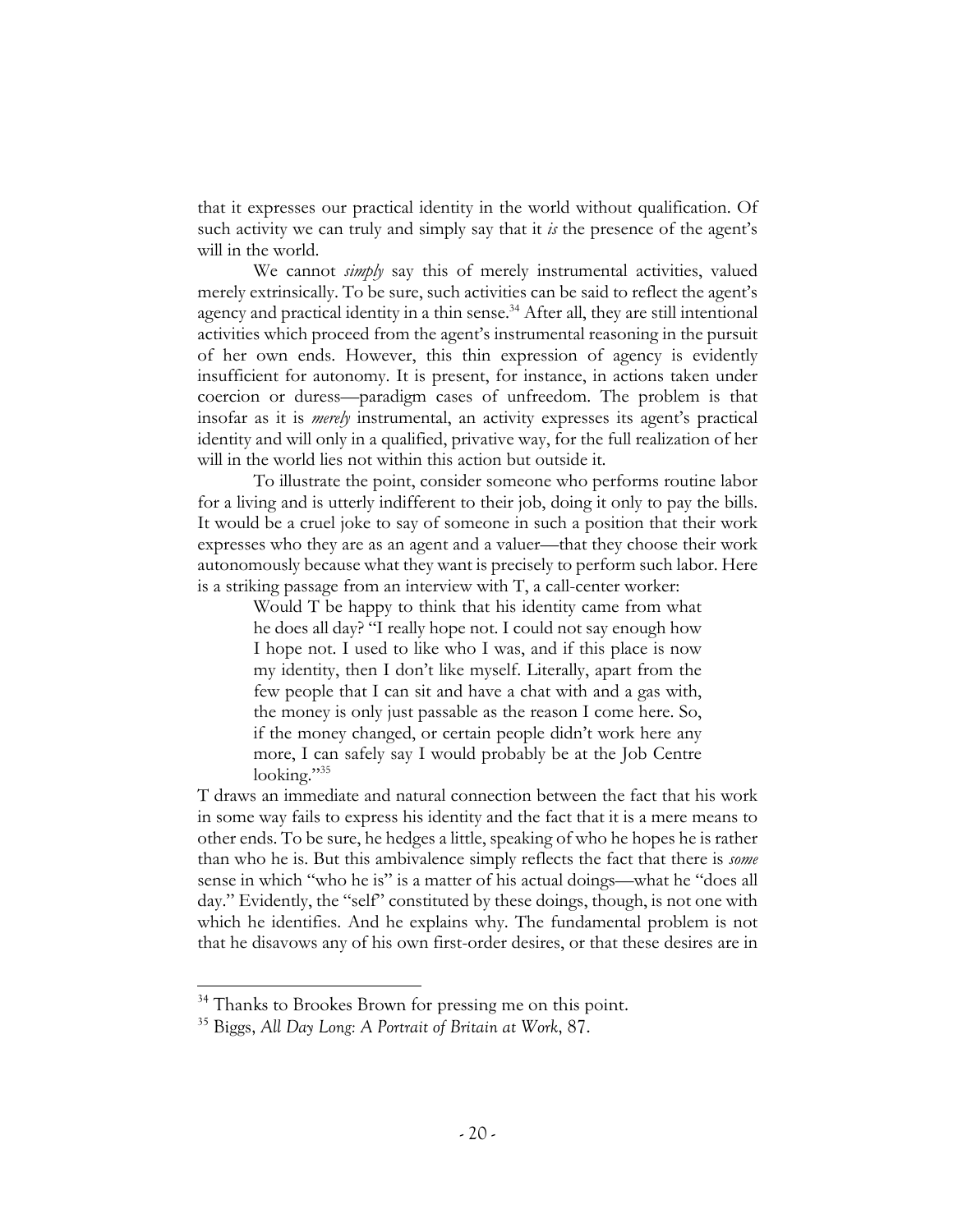some other way "inauthentic." It is rather that the relevant desires are merely extrinsic and so fail properly to express his practical identity. This is the sense in which he is alienated from them, and from the corresponding activities. We can thus do much of the philosophical work that we had hoped to do using higher-order desires, but while staying within the realm of first-order desire.<sup>36</sup>

We have arrived, then, at the Aristotelian–Marxian necessary condition of autonomy: one does something autonomously only if one does it for its own sake and not merely for the sake of further ends. This is not to say that all instrumental action is non-autonomous. There is nothing wrong as such with having to do one thing in order to do another. Indeed, many instrumental activities are loci of great and irreplaceable intrinsic value, and motivated in part by this value. The point is that an activity fails to be autonomous insofar as it is done *merely* instrumentally, for the sake of a further end alone.

I do not claim that doing something for its own sake is also a sufficient condition of autonomy. Our final ends are themselves vulnerable to distortion by the sorts of heteronomous psychological processes already familiar from the literature. The purpose of the new condition is to shed light on the comparatively poorly understood external dimension of autonomy. In this dimension, the question is not whether an agent has the right desires or whether they were formed in the right way, but whether her activity is an unqualified expression of her intrinsic desires.

# *B. Making Sense of External Unfreedom*

The idea of autonomous activity as activity for its own sake promises an explanation of how coercion and duress normally compromise autonomy—an explanation which is structured, like our ordinary thought about these matters, by an opposition between a kind of desire and a kind of necessity.

Insofar as one is coerced to do something by means of a threat, one does it in order to avoid the threatened penalty. Volitionally coerced action is thus a species of instrumental action. Clearly, however, it must normally be a case of *merely* instrumental action. For in general, if the coerced agent were already motivated to perform the action for its own sake, then it would be unnecessary to motivate her further by means of a threat. It follows that

<sup>&</sup>lt;sup>36</sup> In according a central role to the agent's final ends, my account resonates with Gary Watson's theory of autonomy, centered on a robust conception of the agent's "values." (See Watson, "Free Agency.") Since Watson does not try to explain *external* unfreedom, however, the exact relation between my account and his is not straightforward.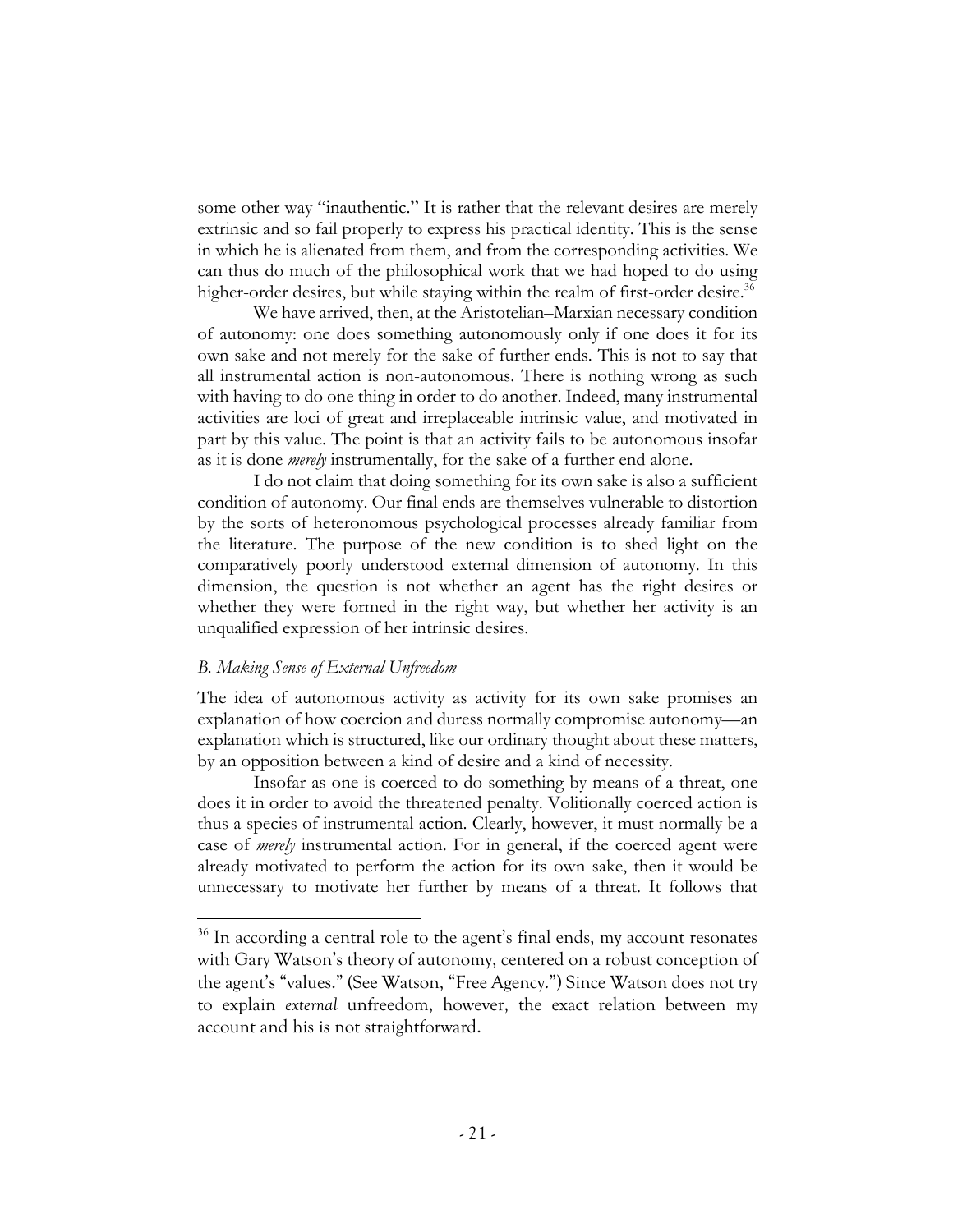coerced action is normally non-autonomous. Its non-autonomy is a species of the non-autonomy of merely instrumental action in general, and can be explicated by saying that the coerced agent does not do what she really wants, in the sense that she does not do what she intrinsically wants, which is the robust kind of wanting that matters from the point of view of autonomy.

Much the same can be said of classical cases of duress, such as that of the sailor who throws goods overboard in a storm, the patient who chooses life-saving surgery, or the person who abandons her house to flee a fire. Each of these seems to be a paradigm case of merely instrumental action: the agent does it intentionally but not for its own sake. In that sense, it is not something she really or truly wants to do.<sup>37</sup>

This explanation puts higher-order attitudes in their place. The agent acting merely instrumentally may well resent the way she is being motivated, whether by another person or by her circumstances. But we can now say, plausibly, that her resentment is a response to her unfreedom rather than the explanation of it. Thus, the Stoic slave does not become autonomous just by virtue of her equanimity. And even when an agent does resent being coerced, her non-autonomy is not a function of her resentment but its cause.

So much for the "desire" pole of the conceptual opposition. We also commonly say that agents acting under coercion or duress are forced, compelled, or necessitated to act as they do. Now we are in a position to explain what this means. Initially, I characterized my account in terms of a distinction between different sorts of desire, intrinsic and extrinsic. But to do something merely instrumentally, which is to act merely from an extrinsic desire, is to do it only because it is instrumentally necessary (other things equal) for the realization of one's further ends. It is to do what one *has* to do in order to do what one really wants to do. The distinctive kind of necessity which is the mark of external unfreedom, in other words, is *mere instrumental necessity*.

Unlike Frankfurt's attempt to account for the same thing, this explanation does not rely on the fiction of a psychologically irresistible desire, which would assimilate volitional coercion in general to special cases involving an overborne will. Moreover, the explanation locates the source of necessitation in the right place: not in the agent's own desire but in

 $37$  Compare Aristotle's discussion of the sailor's action. Such actions, he says, seem voluntary inasmuch as they "are worthy of choice at the time when they are done," but they cannot be called voluntary without qualification because "no one would choose any such act in itself." (Aristotle, *Nicomachean Ethics*, 1110a.)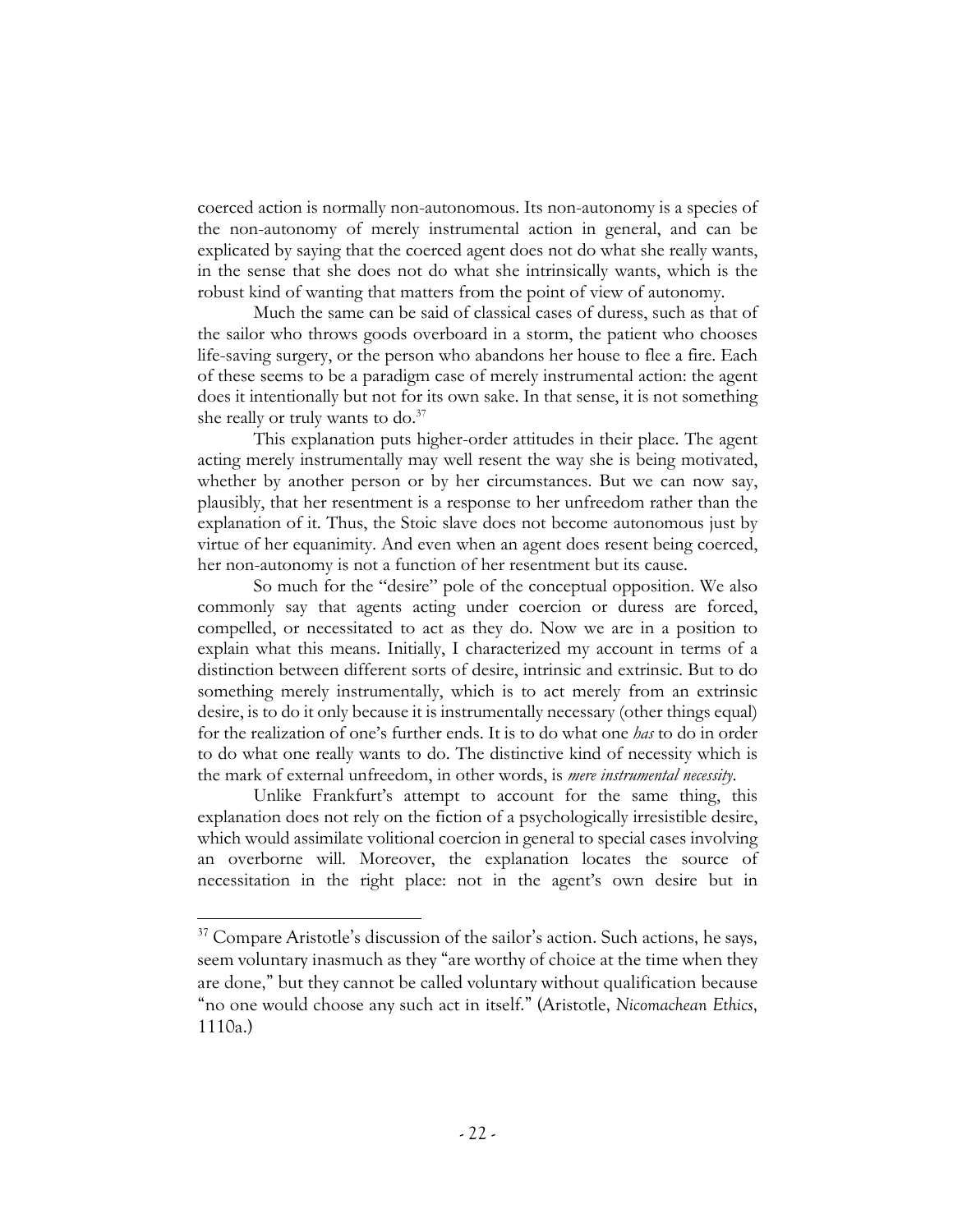circumstances of her environment—those which account for the necessity of the means for the end. Finally, the relevant kinds of desire and necessity are not two separate, independently intelligible conditions but two sides of the same conceptual coin. To do something merely instrumentally is on the one hand not to do what one really wants to do (in the sense of what one intrinsically wants to do), and on the other hand—by the same token—to do merely what one is forced to do (in the sense of what one has to do for the sake of one's further ends).

The Marxian–Aristotelian account steers a path between subjectivism and objectivism. The subjectivist picture, guided by a preoccupation with psychological threats to autonomy, revolves around a contrast between authentic and inauthentic desires. Since this is essentially a division within the agent's mind, it is not surprising that the subjectivist picture struggles to make proper sense of external sources of unfreedom such as coercion and duress. The objectivist picture errs in the opposite direction. It takes more seriously the distinctiveness of external threats to autonomy, but it untethers this dimension of autonomy excessively from the agent's subjectivity. If duress is not understood fundamentally in conceptual opposition to some kind of desire, it proves difficult to understand how it can compromise autonomy.

The Marxian–Aristotelian picture does revolve around a conceptual opposition between (intrinsic) desire and (mere instrumental) necessity. This contrast remains tethered to the mind of the individual agent, in the form of her intrinsic desires or final ends. But at the same time, it situates the agent essentially within an external world, which is not just a place where we realize our desires but also a source of compulsions altogether alien to our desires. It is therefore no surprise that this alternative picture should be better placed than either purely subjectivist or purely objectivist approaches to make sense of external threats to our autonomy.

### IV. DOUBTS ABOUT NECESSITY

In the rest of the paper, I qualify and refine the basic Aristotelian–Marxian idea in important ways. I approach this task indirectly, by discussing some possible challenges to the view. In this section, I consider whether merely instrumental activity can really be said to be "necessitated" and hence unfree when there are other possible means to the same end or when that end is unimportant. I argue that mere instrumental necessity can be understood as a genuine form of necessity and a genuine source of unfreedom in both cases. I suggest, however,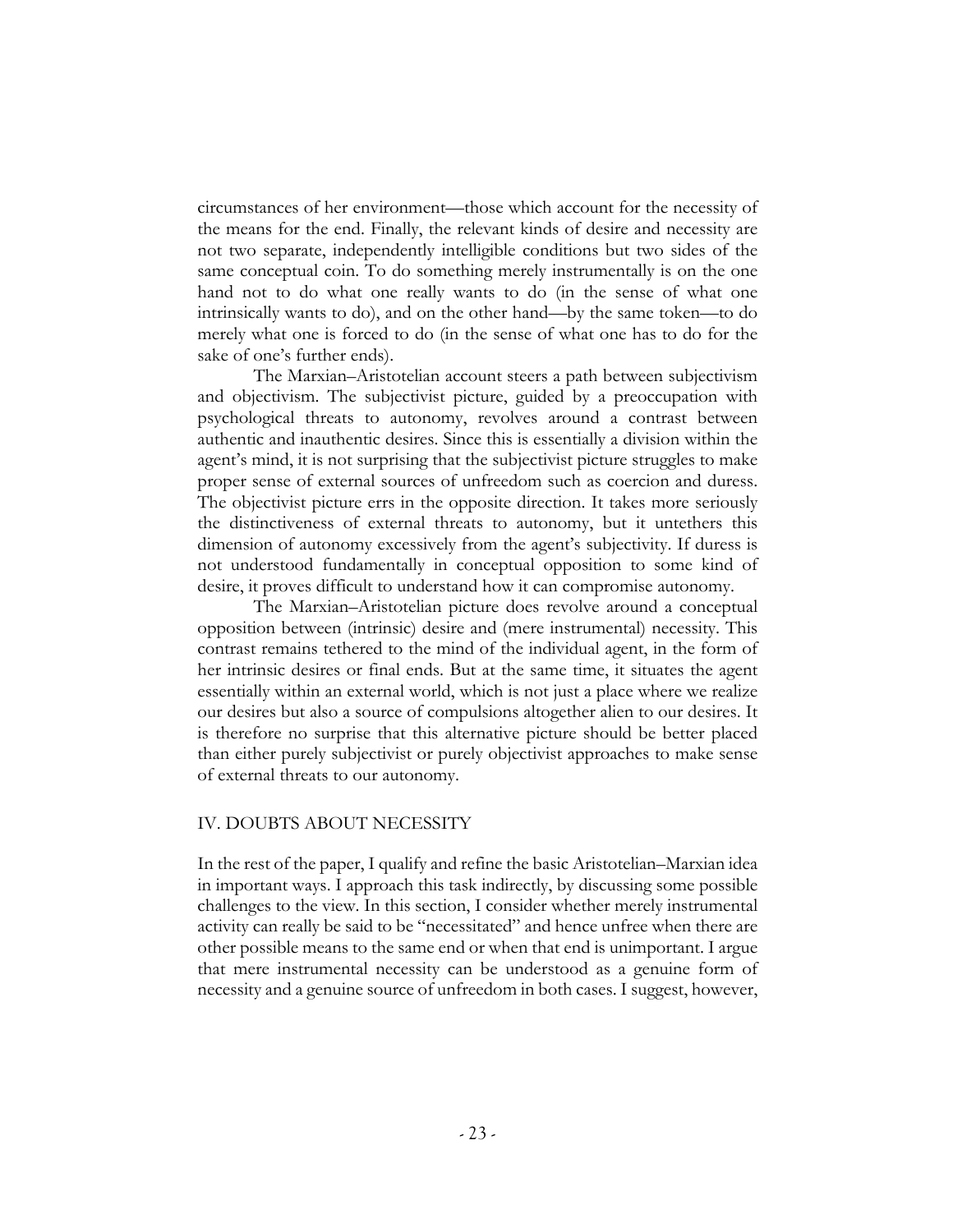that the degree of this unfreedom is higher when the end in question is relatively important.

## *A. Alternative Means*

Mere instrumental necessity is a species of instrumental necessity, or necessity for an end. It is rare, however, that a particular instrumental activity is the only possible means to its end; at least at a sufficiently specific level of description, there are usually bound to be alternatives. But if there are alternative means to a given end, it might seem that the means cannot be considered necessary for that end. Consider T, who works at the call center to pay his bills. If he could not pay his bills without working in some job or other, then we can say that he is forced *to work*: at this level of description, his activity is necessary for the further end (and done purely on account of this necessity). But if he could pay his bills by working at a fast food restaurant instead, then it seems we cannot say that he is forced *to work at the call center*. He could have done something different and still achieved his end of paying the bills.

If this were right, then the core of my view could remain unchanged, but the relation between autonomy and necessity would be more complicated than I suggested in Section II.B. For I would have to say something like the following. An activity is autonomous only if it is done for its own sake, and not merely for the sake of further ends. But not all activities which fail to be autonomous are thereby *forced* or *necessitated*; or at any rate, they are not forced under all levels of description. A non-autonomous activity under a given description is forced only if there are no alternative means to the same end.

Perhaps we could put this in terms of a distinction between the absence of autonomy and the presence of unfreedom. Since T works purely for the sake of paying the bills, he does not work autonomously; and since he furthermore has no alternative means to this end, he is forced *to work* and does so unfreely. Similarly, T works at the call center purely for the sake of paying the bills, so he does not work at the call center autonomously; but since he has alternative means to the same end, at this level of description, he is not forced *to work at the call center* and does not do so unfreely. His activity, at this level of description, falls short of autonomy but is not quite unfree.

I do not think any of this is obviously implausible. Yet there is something to be said for a more straightforward line of thought. First of all, it is important to see that there is a meaningful sense in which T's activity is genuinely necessary for its end even under the more specific description. While not necessary for the end without qualification, the activity is necessary for the end, *other things equal*, that is, assuming T does not take some other means to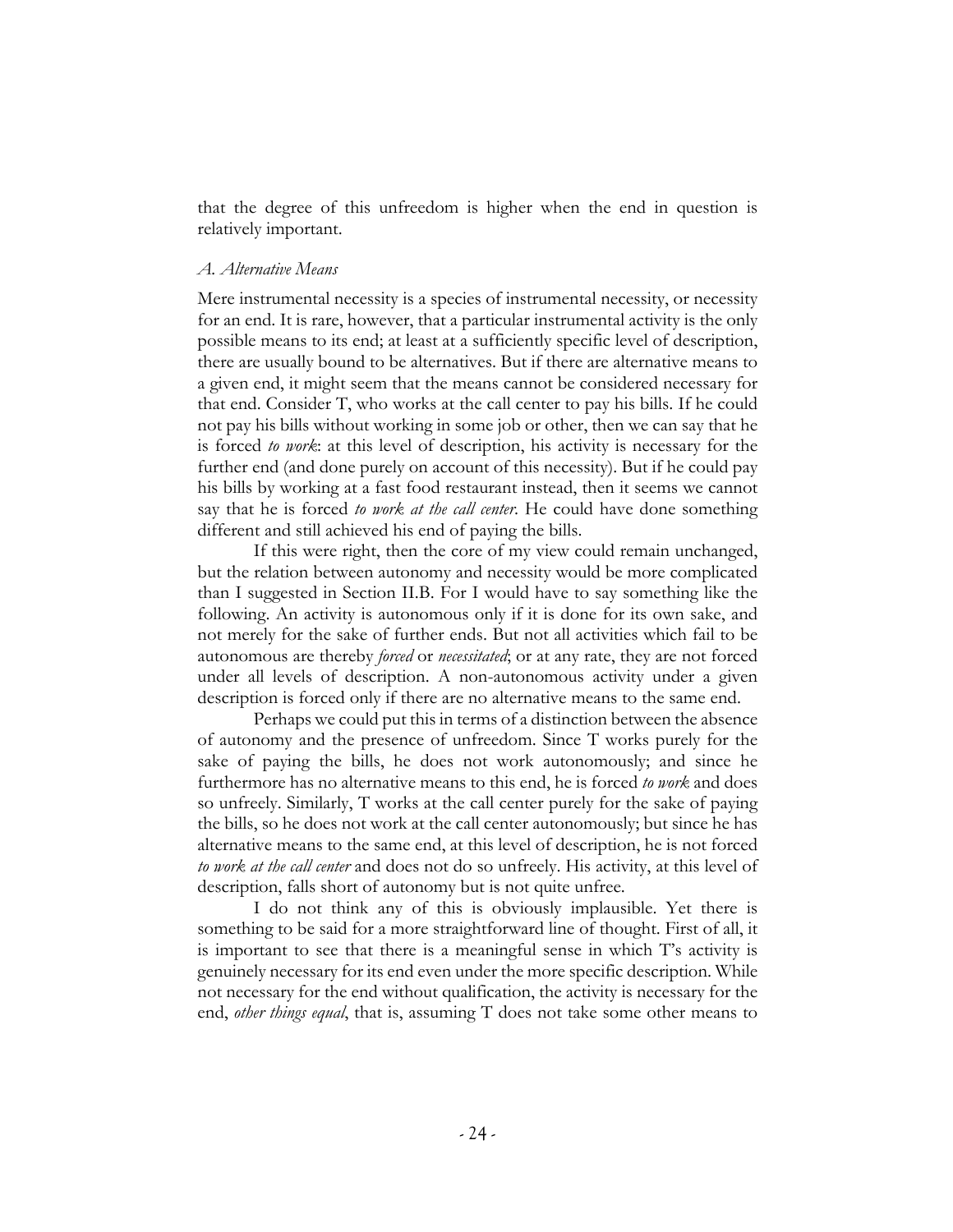his end instead. This is a qualified but, I think, genuine sense of necessity, for it amounts to a genuine kind of counterfactual dependence.

By analogy, suppose a forest fire started because someone dropped a lit match on some dry leaves. The lit match may not have been necessary for the fire to start in the strictest possible sense. Perhaps, for example, the fire could equally have been started by the application of a flamethrower. Yet we are happy to say, I think, that the lit match being dropped was in some genuine sense a necessary condition of the fire. The reason we are happy to say this is that the latter event is counterfactually dependent on the former. That is, if the match had not been dropped, then the fire would not have started. This counterfactual clearly presupposes an other-things-equal condition, but it seems unproblematic.

The end of an instrumental action displays a similar counterfactual dependence on the action. That is, when someone does X for the sake of a further end Y, it is generally the case that she would not attain Y if she did not do X, other things equal. For instance, if T did not work at the call center, he would not get paid, other things equal. If the counterfactual dependence of the forest fire on the dropping of the match corresponds to a sense in which the latter was necessary for the former, the same seems true of the relation between an instrumental action and its further end. The action is necessary for its end, other things equal.<sup>38</sup>

Arguably, this qualified kind of necessity is the kind of necessity relevant for external unfreedom. A slave who is told to cook dinner might be left with a choice between cooking various specific meals. If she decides to cook stew, this action—cooking stew—is necessary for avoiding punishment only in the qualified, *ceteris paribus* sense: it is necessary for her end *if* she does not take some other means to her end—in particular, if she does not cook some other meal—instead. But to me, it seems absurd to deny that the slave is forced to cook the stew and cooks the stew unfreely. Accordingly, it seems to me on balance that the necessity in play when we say that someone is forced to do something is not incompatible with the existence of alternative means to the same end. It is necessity, other things equal.<sup>39</sup>

<sup>&</sup>lt;sup>38</sup> Thanks to an anonymous reviewer for pressing me on this point.

<sup>&</sup>lt;sup>39</sup> Note that this is consistent with allowing that the availability of (meaningfully different) alternative means is an important constituent of *global* autonomy.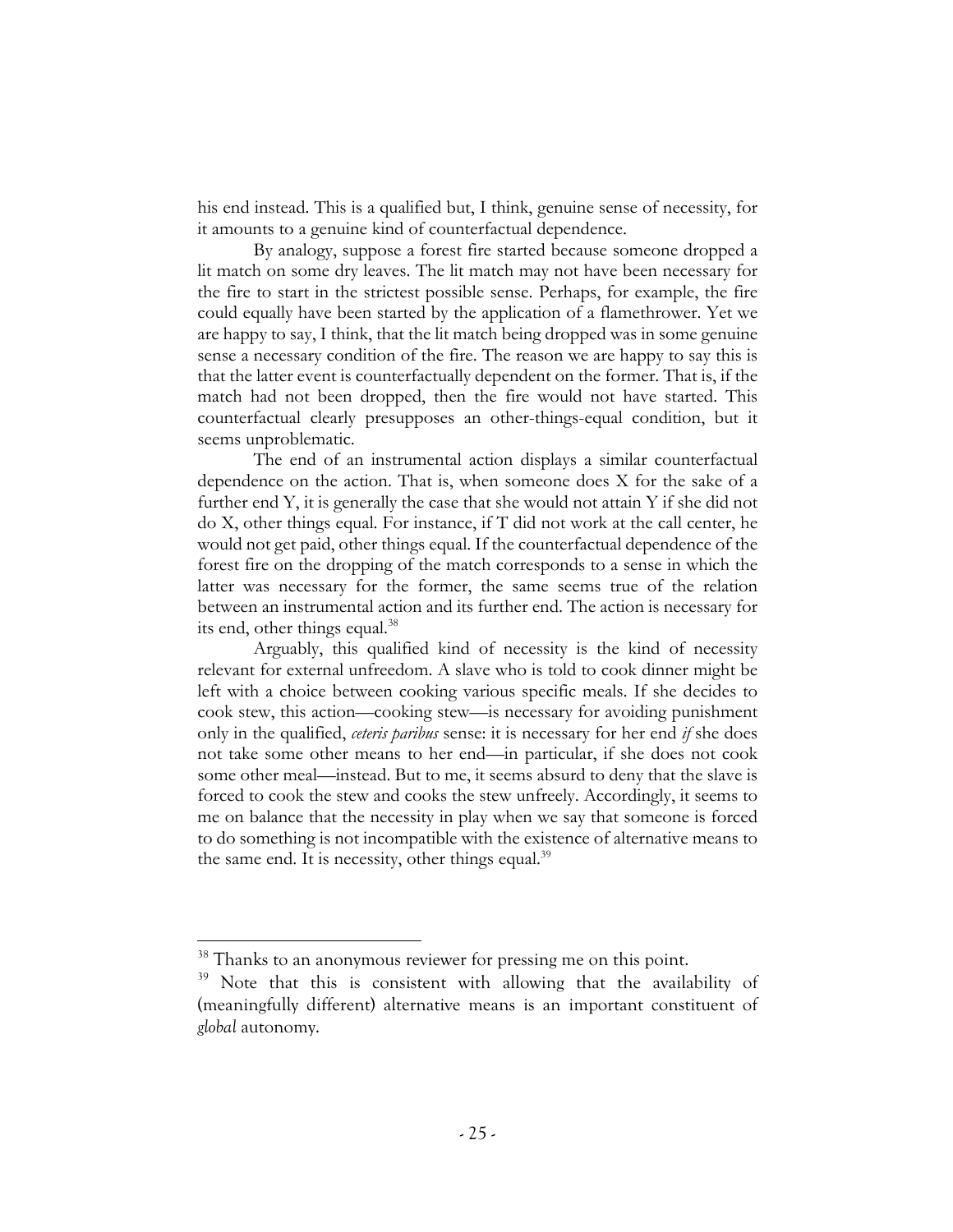### *B. "Optional" Ends*

Be that as it may, the end-relative nature of (mere) instrumental necessity raises a second worry. A low-wage call-center worker might work merely instrumentally in order to provide himself with food, shelter, and access to healthcare. A wealthy investment banker, with enough savings to retire comfortably, might also work merely instrumentally, perhaps in order to fund her dream of going on a commercial space flight or to indulge some other "expensive taste." But there is surely a crucial difference here. Unlike the callcenter worker, the banker seems to work for the sake of an end which is itself not essential but optional. Whereas food, shelter, and access to healthcare are necessities, the opportunity to go on a commercial space flight is a comparative luxury—an object, it is tempting to say, of *mere desire* as opposed to *need*. Is it not implausible, then, to say that the banker is forced to do her work? Surely a necessary condition of an optional end is itself optional, not necessary.

The idea that one of these ends but not the other is necessary without qualification, however, is a fiction which does not stand up to scrutiny. The call-center worker, for his part, could in principle choose to give up the end of obtaining food, shelter, and healthcare; it is not literally impossible for him to do this. To be sure, in giving up these ends, he would also be giving up the perceived goods he is after: survival itself, and everything to which survival is a means. But for the investment banker, too, to give up on the project of satisfying her expensive taste would be to give up the perceived good she is after. If there is a difference between the two cases, it does not consist in the fact that the call-center worker cannot do otherwise than pursue his end whereas the banker can do otherwise than pursue hers.

It does seem reasonable to say that the worker's end is likely to be more necessary for his good than the banker's end is for hers. Here, we are conceiving of the ends in question—survival and luxury space flight, respectively—also as means to some highly general end such as living a good life. This general good comes in degrees. And the point is that dying would likely result in a greater loss of it for the call-center worker than remaining permanently on Earth would for the banker. To the extent that this is true, it seems reasonable to say that the call-center worker's work is more necessary for his good, and that his work is in this sense necessitated more stringently. But given that he works *merely* instrumentally, this necessitation is a compulsion alien to his will. It therefore seems reasonable, too, to say that he works more unfreely than the banker does.

This picture has a subjectivist component, for I am suggesting that the degree to which a person's instrumental activity is necessitated is a matter of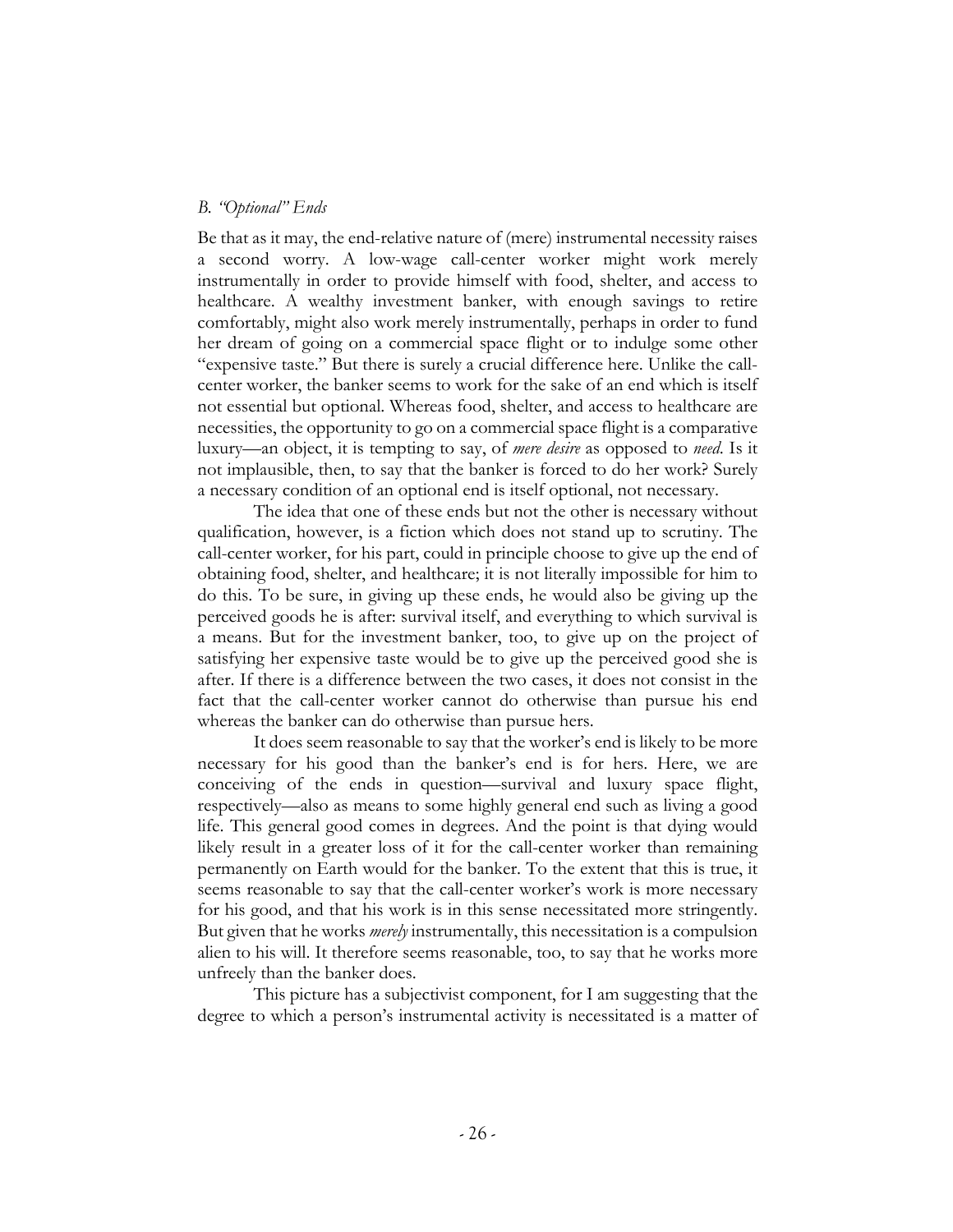the degree to which her *perceived* good depends on it.40 Conceivably if improbably, our banker might in fact place such a high value on luxury space travel that she would consider her life barely worth living without it. In that case, the work she did merely as a means to this further end would be necessitated and unfree to a very high degree. This strikes me as a plausible implication.

Notwithstanding this subjectivist component of my proposal, it is no accident that instrumental activities done for the sake of the things we usually call "basic necessities" are often necessitated to a distinctively high degree. This is not just because it is highly unusual for people to value luxuries such as space-travel so obsessively that they would not consider their lives worth living without them. More importantly, it is because basic necessities tend to be highly *load-bearing*: they tend to be necessary not just for this or that particular perceived good but for a very large range of perceived goods.<sup>41</sup>

For instance, food and shelter are necessary for survival, which is obviously necessary for very many of the things people might want to do with their lives—including, indeed, the enjoyment of luxuries such as flying to space for fun. Thus, even for the banker who greatly values this particular luxury, any work which she does merely in order to secure her survival is likely to be still more necessary, and still more unfree, than the work which she does merely in order to pay for her space-flight. By the same token, we can say more generally that merely instrumental activity for the sake of procuring basic necessities tends to be highly unfree.

This claim rests on the following general principle: a merely instrumental activity is more stringently necessitated and hence more unfree, other things equal, when more is at stake for the agent. The principle also applies in an independently plausible way to classical cases of coercion and duress. Coercing someone by threatening her life makes her action more unfree than coercing her by threatening to destroy her stamp collection. There is greater unfreedom in leaving one's house to escape a fire than in fleeing to escape a rat infestation. I take it to be a strength of my account that it is able to vindicate and explain these comparative judgments of unfreedom.

Importantly, however, the difference in each case is altogether a matter of degree. For all that has been shown, there is no *categorical* difference between

 $40$  Thanks to Brookes Brown and to an anonymous reviewer for urging me to clarify this point.

<sup>41</sup> Compare Rawls's notion of "primary goods." (Rawls, *A Theory of Justice*, §15.)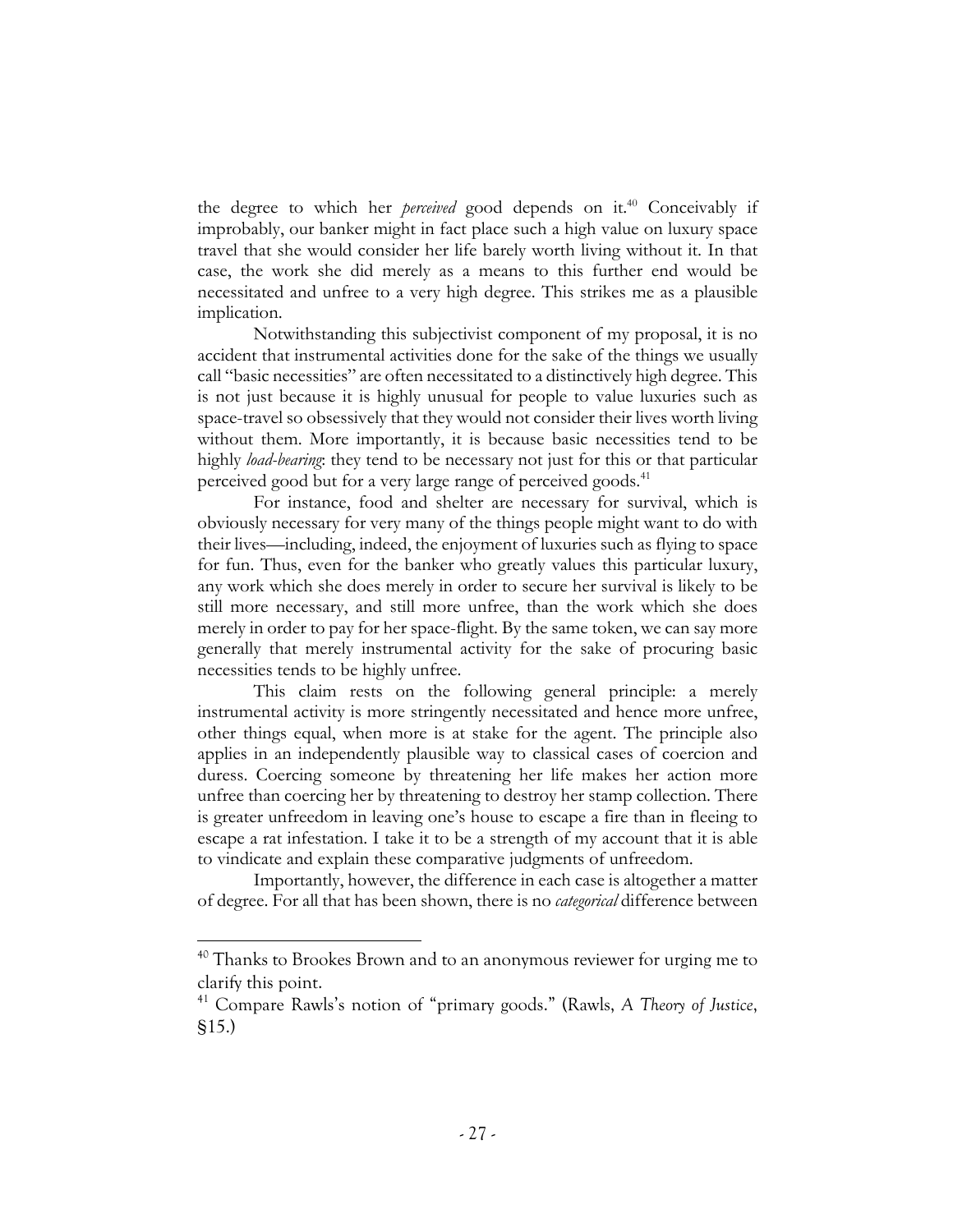the call-center worker and the banker as far as the autonomy of their activity is concerned. In particular, it is not the case that the banker works autonomously. To be sure, for pragmatic reasons, we may shy away from rhetorically powerful words such as 'forced' to describe cases like hers, where what is at stake for the agent is likely fairly trivial. Strictly speaking, though, both workers work unfreely, albeit to different degrees. Both work not under the guise of (intrinsic) desire but under the guise of (mere instrumental) necessity.

## V. TOO MUCH UNFREEDOM?

I have defended the Aristotelian–Marxian approach to freedom on grounds of general principle, as a straightforward interpretation of the idea that free activity is done from desire as opposed to necessity. I have also defended it on the basis of its explanatory power with respect to paradigm cases of unfreedom, for it makes sense of cases of duress and coercion which standard theories of autonomy struggle to illuminate. Yet the view considerably shrinks the domain of autonomous activity compared with competing theories, for if it is true, then merely instrumental activity is as such unfree. And this implication will strike many people as unacceptable. First, it might be argued, the implication is counterintuitive in itself, for many instrumental activities do not ordinarily strike us as unfree. Second, the implication may seem to devalue the concept of freedom, for many merely instrumental activities seem intuitively unobjectionable, so if they really are unfree, then their unfreedom cannot be of a kind worth caring about—or so one might argue.

Now, in general, that a view has counterintuitive implications is not necessarily a decisive objection against the view. Beyond paradigm cases, our intuitions are often unstable, subject to disagreement, and undoubtedly fallible. Sometimes, systematic theory should lead us to revise our intuitive judgments rather than *vice versa*. That said, I do not think that the Aristotelian–Marxian view requires as drastic a revision of our intuitions as one might think. In this section, I try to take some of the edge off, as it were, by arguing that the implications which appear most counterintuitive are largely confined to trivial cases where the relevant intuitions can be either accommodated or explained away.

# *A. Trivial Cases*

The intuitive case against the Aristotelian–Marxian picture is strongest, I think, with respect to very trivial sorts of action. At a sufficiently specific level of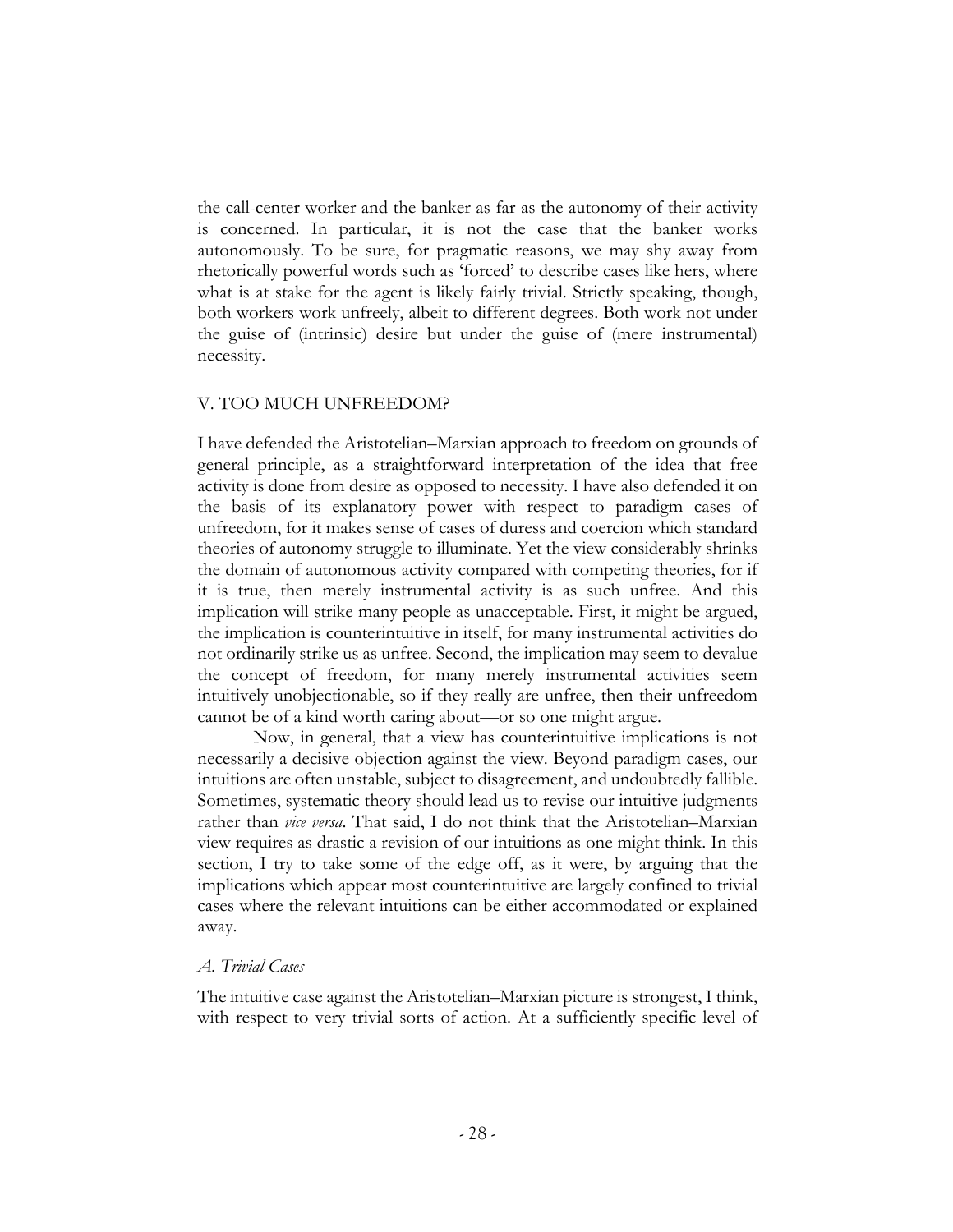description, life seems full of merely instrumental activities.<sup>42</sup> In order to complete any number of tasks throughout my day, I have to push a variety of buttons—on phones, elevators, washing machines, etc. Presumably, when I push such a button I normally do this not for its own sake but *merely* for the sake of its useful effect. On the Aristotelian–Marxian understanding, it follows that such activities are done unfreely—yet this implication seems strange in itself. Moreover, even if these activities are unfree, they seem obviously unobjectionable, which calls into question the normative significance of this category of supposed unfreedom.

I acknowledge that the unfreedom of such trivial activities seems untroubling in these sorts of cases. But this appearance has a straightforward explanation which is compatible with the Aristotelian–Marxian view. I have already argued that merely instrumental activities are less unfree if they serve unimportant *ends*; and presumably a lesser degree of unfreedom matters less than a greater degree, other things equal. I would now add that the unfreedom of merely instrumental activities likewise matters less, other things equal, when the *actions* themselves are insignificant, in the sense that they occupy a trivial place in the agent's life—as pushing the occasional button in the course of daily life surely does.

There are bound to be comparatively trivial instances of unfreedom on any plausible view of freedom and unfreedom. The distinction between those activities which really matter—those which play a significant role in our lives and those which are comparatively unimportant is central to ethical and political thought in general. We presuppose it whenever we identify certain domains of human activity as salient subjects of freedom or autonomy in political philosophy: labor, sexuality, religion, political participation, and so on. As Charles Taylor puts it:

> we make discriminations between obstacles as representing more or less serious infringements of freedom. And we do this, because we deploy the concept against a background understanding that certain goals and activities are more significant than others.<sup>43</sup>

The fact that a certain kind of unfreedom—such as the unfreedom of merely instrumental activity—is unimportant when the activities in question are trivial,

<sup>42</sup> See, e.g., Jaeggi, *Alienation*, 207–08.

<sup>43</sup> C. Taylor, "What's Wrong with Negative Liberty," 217–18. Taylor contrasts the restrictions imposed by traffic lights with those imposed by a law limiting freedom of religion.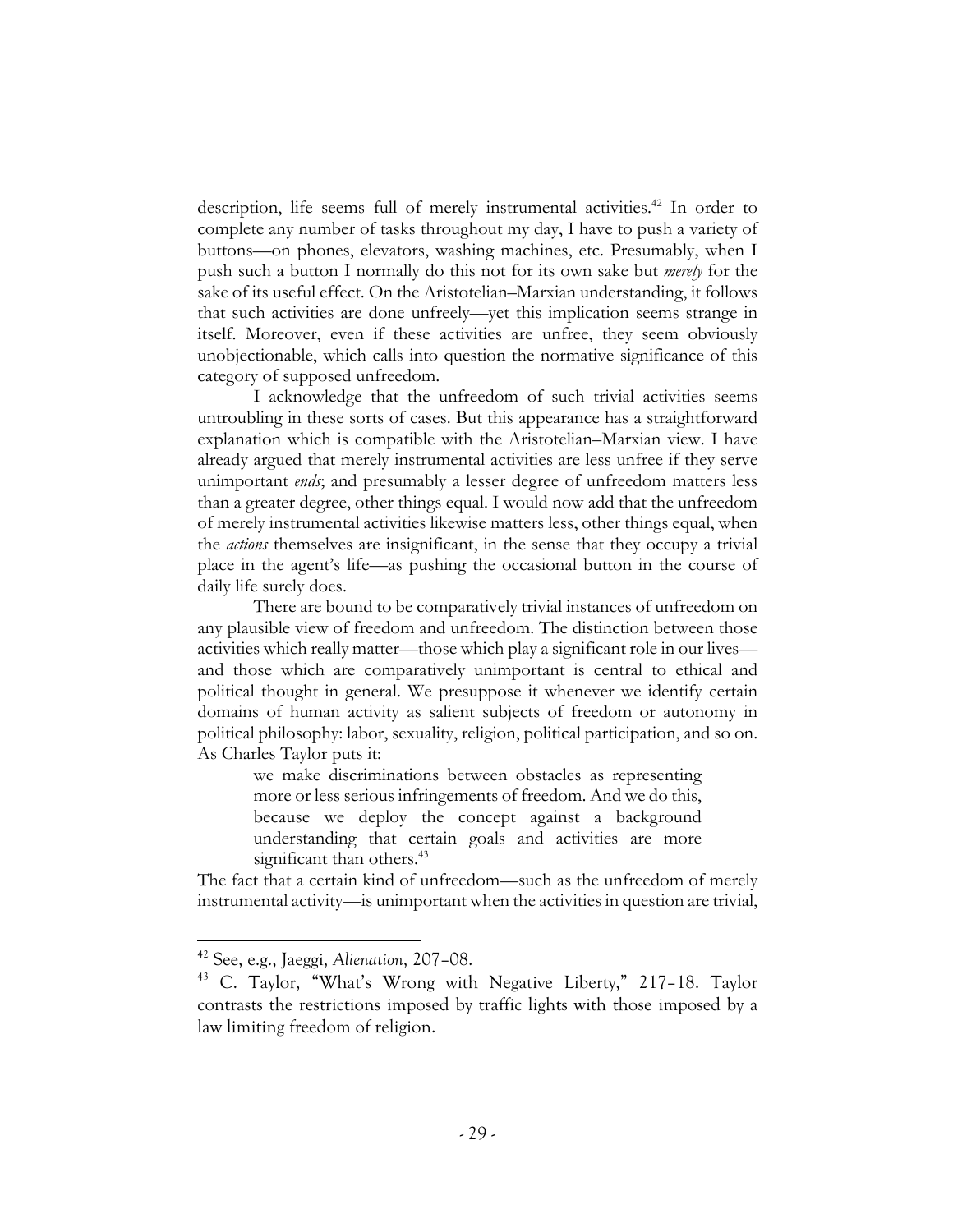then, hardly implies that it is not very important in other cases. The point is that good moral and political philosophy is partly a matter of focusing on the right things and asking the right questions.

The same considerations, I submit, can explain away our intuitive sense that these are not cases of unfreedom at all. The concept of unfreedom has its primary domain of application in the sphere of significant rather than trivial human activities, and in this primary domain it carries strong normative implications. When we apply the concept instead to very trivial activities where these implications are for all intents and purposes absent, we naturally feel reluctant to speak of genuine unfreedom, since some of the typical normative—marks of unfreedom are more or less missing. None of this shows, however, that the actions in question are without qualification *free*.

Certainly there are *specific* ways in which the activities in question can be said to be "free"—specific dimensions on which they may not be unfree. The ordinary, everyday sort of button-pushing is free, for instance, in the specific sense that it is not coerced. This is the most important specific way in which an activity can be free or unfree, and in some contexts it will be all that matters. But uncoerced activities are not necessarily free *simpliciter*, or free in all ways. The way in which I have argued merely instrumental activities are unfree is the very generic sense that they are done under the guise not of desire properly speaking but of mere necessity, and therefore fail to be full and unqualified expressions of their agent's will. Viewed in this light, the claim that even trivial sorts of merely instrumental activity are not free without qualification—that human freedom does not flourish in such activity—strikes me as an admittedly unfamiliar but ultimately principled and plausible upshot of our ordinary thought about freedom and compulsion.

### *B. Non-Trivial Cases*

What about less trivial cases of merely instrumental activity? It does not seem odd to me to speak of objectionable unfreedom in such cases. Consider what I take to be an importantly representative example, a different and rather more troubling case of button-pushing. Here is Phil Stallings, describing his job as a spot-welder in a car factory:

The welding gun's got a square handle, with a button on the top for high voltage and a button on the bottom for low. […] I stand in one spot, two- or three-foot area, all night. The only time a person stops is when the line stops. We do about thirtytwo jobs per car, per unit. Forty-eight units an hour, eight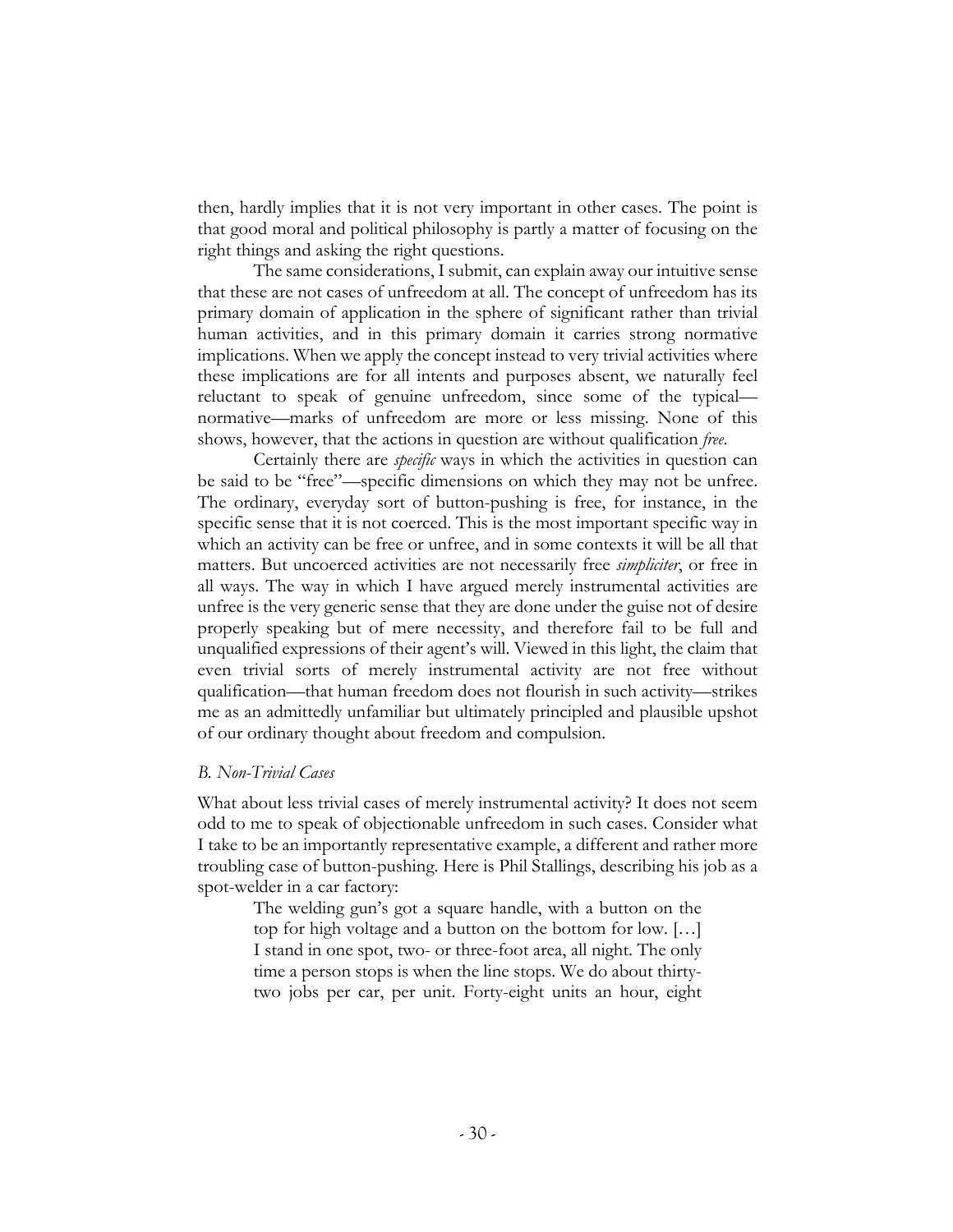hours a day. Thirty-two times forty-eight times eight. Figure it out. That's how many times I push that button.<sup>44</sup>

The number is 12,288. Stallings's button-pushing would seem to be a nontrivial instance of merely instrumental activity if anything is. But the claim that it is unfree seems reasonable. Examples of this sort suggest, to my mind, that when a merely instrumental activity like button-pushing comes to play a significant role in the agent's life, its unfreedom is not unintuitive.<sup>45</sup>

Of course, there will be any number of cases between the extremes of my everyday button-pushing and Stallings's all-day button-pushing. Many ordinary household chores, for instance, probably fall somewhere in the middle. Here, too, I do not find the suggestion of unfreedom unintuitive; and in proportion as the activities are non-trivial, their unfreedom seems to me a genuine and obvious cause for concern. According to one study,

the proportion of working-class women spending more than 9 hours a week in washing and ironing dropped from 61 per cent before the introduction of the washing machine to 24 per cent afterwards.46

Washing and ironing, like factory labor, is arguably toil: intrinsically unchoiceworthy labor. But if that is true, it does not seem a stretch to think of its reduction—other things equal—as a significant and highly desirable expansion of freedom. Of course, such work, like factory labor, is unequally distributed. This is an aggravating factor, and it partly explains why so many working-class women were spending absolutely so much time in this activity in the first place. But it does not explain the apparent unfreedom of the activity. On the contrary, the unequal distribution of toil is especially troubling precisely because it is a distribution of unfreedom.

Technology and the social reorganization of work can reduce the amount of extreme toil in human life. But perhaps merely instrumental activity, even of a non-trivial sort, cannot be altogether eliminated. Perhaps human life will always contain some measure of non-trivial labor done out of mere

<sup>44</sup> Terkel, *Working: People Talk About What They Do All Day and How They Feel About What They Do*, 159.

<sup>&</sup>lt;sup>45</sup> For other arguments linking autonomy with meaningful work, see Schwartz, "Meaningful Work"; and Roessler, "Meaningful Work: Arguments from Autonomy."

<sup>46</sup> Lynd and Lynd, *Middletown in Transition: A Study in Cultural Conflict*, quoted in Gershuny, *Changing Times: Work and Leisure in Post-Industrial Society*, 67, quoted in Goodin *et al.*, *Discretionary Time*, 75n29.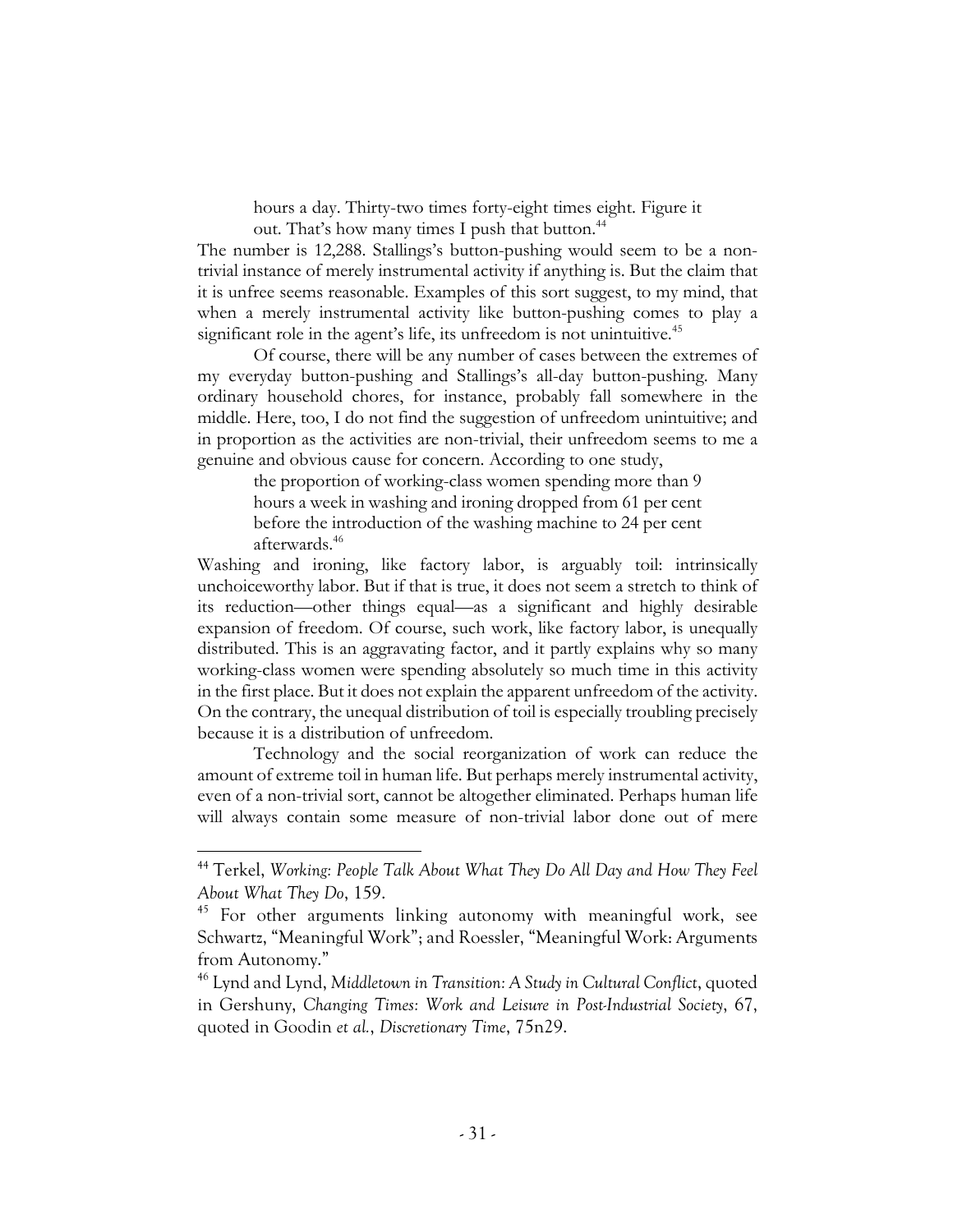necessity. Both the Aristotle of Book X of the *Ethics* and the Marx of Volume 3 of *Capital* seem to have thought so. Aristotle admits that we cannot spend literally our whole lives in contemplation for its own sake, while Marx for his part suggests that the presence of a "realm of necessity" is an unavoidable fact "in all forms of society and under all possible modes of production."<sup>47</sup> If this moderately pessimistic assessment of the human condition is right, then human life must always fall somewhat short of the full and unqualified realization of the ideal of freedom. All we can realistically aspire to is to approximate the ideal as closely as possible. But is there anything wrong with that aspiration? Perhaps Aristotle is on to something when he declares that

> we must not follow those who advise us, being men, to think of human things, and, being mortal, of mortal things, but must, so far as we can, make ourselves immortal, and strain every nerve to live in accordance with the best thing in us; for even if it be small in bulk, much more does it in power and worth surpass everything.<sup>48</sup>

#### VI. CONCLUSION

My aim in this paper has been to put on the table a neglected but attractive approach to understanding external freedom inspired by Aristotle and Marx. To do something autonomously, I have argued, one must do it for its own sake and not merely instrumentally. This necessary condition explains the sense in which doing something autonomously is a matter of doing what one wants. It also explains the distinctive and correlative sense in which externally unfree action is marked by alien necessitation.

As finite creatures, we will always live our lives partly in a realm of instrumental necessity, having to do one thing because we want to do another. There is nothing wrong with this condition *per se*: nothing necessarily wrong, for example, with having to cook in order to eat, or having to eat in order to live. Indeed, as I have mentioned, many instrumental activities are loci of great and irreplaceable intrinsic value. But the point is that our subjection to such necessity is compatible with autonomy only insofar as it amounts to more than *mere* necessity. To be autonomous, instrumental activity must be at the same time an object of intrinsic desire—an unqualified expression of our will in the world.

<sup>47</sup> Marx, *Capital*, vol. 3, 959. Compare Veltman, *Meaningful Work*, Chapter 5.

<sup>48</sup> Aristotle, *Nicomachean Ethics*, 1177b.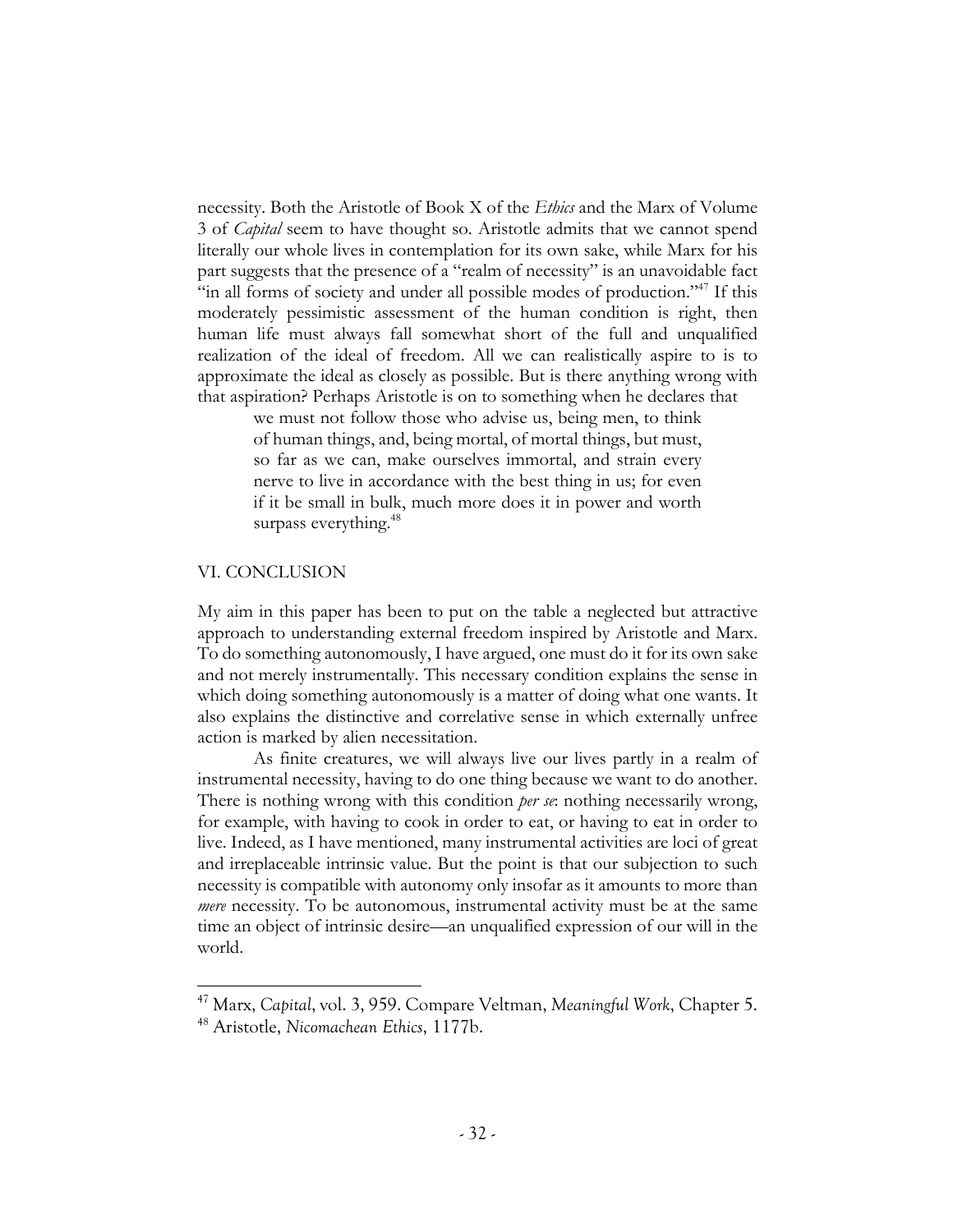The Aristotelian–Marxian view is not without its difficulties. It has seemingly counterintuitive implications, since there are many merely instrumental activities which we may not usually think of as unfree. However, I have argued that the view is not as counterintuitive as it seems. In trivial cases, I suggested, the relevant intuitions can be either accommodated or explained away. In non-trivial cases, on the other hand, the view's radical implications seem plausible on reflection. Indeed, I take these implications to be a strength of the view. In addition to shedding light on traditional paradigm cases of coercion and duress, it fruitfully expands our philosophical understanding of autonomy by bringing into view distinctive species of external unfreedom.

Chief among these is the unfreedom of toil. Toil as such is unfree, not because it is necessarily coerced or done from especially dire economic need but because it is an impoverished, intrinsically worthless form of activity done only as a means to further ends. While the political implications of the Aristotelian–Marxian idea are beyond the scope of this paper, this thought might certainly give us pause. Perhaps we will want to reevaluate how well capitalist societies—which have brought us the steam engine and the computer but also factory labor and scientific management—live up to their promise of protecting and promoting the autonomy of the individual.<sup>49</sup>

### REFERENCES

- Arendt, Hannah. *The Human Condition.* Second edition. Chicago: University of Chicago Press, 1998.
- Aristotle. *Nicomachean Ethics*. In *The Complete Works of Aristotle*, edited by Jonathan Barnes, 1729–867. Princeton: Princeton University Press, 1984.
- ———. *Politics*. In *The Complete Works of Aristotle*, edited by Jonathan Barnes, 1986–2129. Princeton: Princeton University Press, 1984.
- Biggs, Joanna. *All Day Long: A Portrait of Britain at Work.* London: Profile Books, 2015.

<sup>&</sup>lt;sup>49</sup> For extended and valuable feedback which improved this paper, I want to thank Amichai Amit, Anastasia Berg, Brookes Brown, Dan Brudney, Jacob Butcher, A.J. Julius, Ben Laurence, Gabriel Lear, audiences at the Practical Philosophy Workshop and the Graduate Research Symposium at the University of Chicago, several anonymous reviewers, and especially Anton Ford and Claire Kirwin.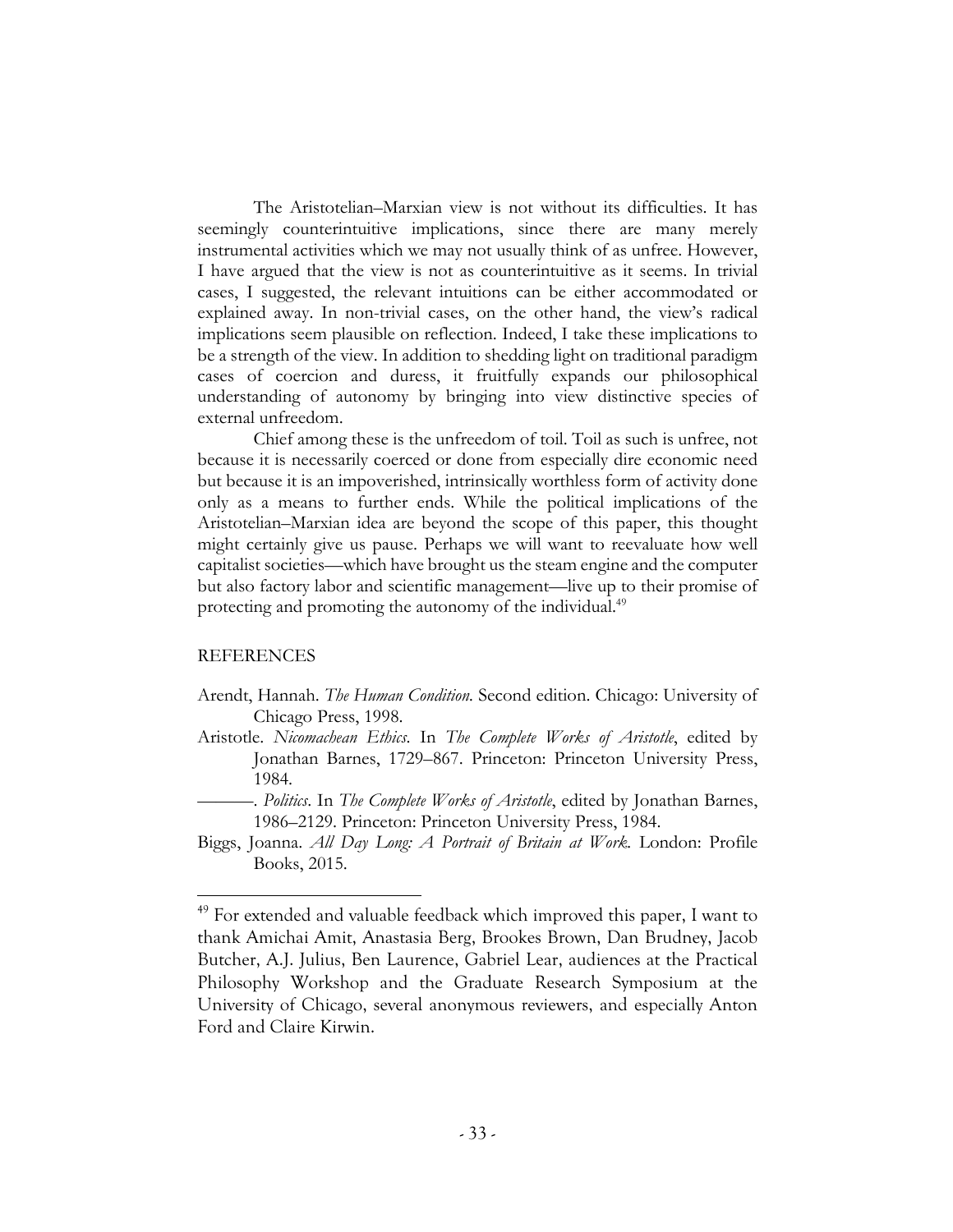- Bratman, Michael E. "Identification, Decision, and Treating as a Reason." *Philosophical Topics* 24, no. 2 (Fall 1996): 1–18.
- Christman, John. "Autonomy and Personal History." *Canadian Journal of Philosophy* 21, no. 1 (March 1991): 1–24.
- ———. "Introduction." In *The Inner Citadel: Essays on Individual Autonomy*, 3– 23. Brattleboro: Echo Point Books & Media, 2014.
- ———. "Liberalism and Individual Positive Freedom." *Ethics* 101, no. 2 (January 1991): 343–59.
	- ———. "Procedural Autonomy and Liberal Legitimacy." In *Personal Autonomy: New Essays on Personal Autonomy and Its Role in Contemporary Moral Philosophy*, edited by James Stacey Taylor, 277–98. Cambridge: Cambridge University Press, 2005.
- Cohen, G. A. "The Structure of Proletarian Unfreedom." *Philosophy and Public Affairs* 12, no. 1 (Winter 1983): 3–33.
- Dworkin, Gerald. "Acting Freely." *Noûs* 4, no. 4 (November 1970): 367–83.
	- ———. "Autonomy and Behavior Control." *The Hastings Center Report* 6, no. 1 (February 1976): 23–28.
- ———. "The Concept of Autonomy." In *The Inner Citadel: Essays on Individual Autonomy*, edited by John Christman, 54–62. Brattleboro: Echo Point Books & Media, 2014.
	- ———. *The Theory and Practice of Autonomy.* Cambridge: Cambridge University Press, 1988.
- Ekstrom, Laura Waddell. "A Coherence Theory of Autonomy." *Philosophy and Phenomenological Research* 53, no. 3 (September 1993): 599–616.
- Epictetus. *The Discourses of Epictetus.* Translated by Elizabeth Carter and Robin Hard. London: Everyman, 1995.
- Frankfurt, Harry. "Coercion and Moral Responsibility." In *Essays on Freedom of Action*, edited by Ted Honderich, 63–86. London: Routledge & Kegan Paul, 1973.
	- ———. "The Faintest Passion." *Proceedings and Addresses of the American Philosophical Association* 66, no. 3 (November 1992): 5–16.
	- ———. "Freedom of the Will and the Concept of a Person." *The Journal of Philosophy* 68, no. 1 (January 1971): 5–20.
- ———. "Identification and Wholeheartedness." In *The Importance of What We Care About*, 159–76. Cambridge: Cambridge University Press, 1988.
- Gershuny, Jonathan. *Changing Times: Work and Leisure in Post-Industrial Society.* Oxford: Oxford University Press, 2000.
- Goodin, Robert E., James Mahmud Rice, Antti Parpo, and Lina Eriksson. *Discretionary Time: A New Measure of Freedom.* Cambridge: Cambridge University Press, 1998.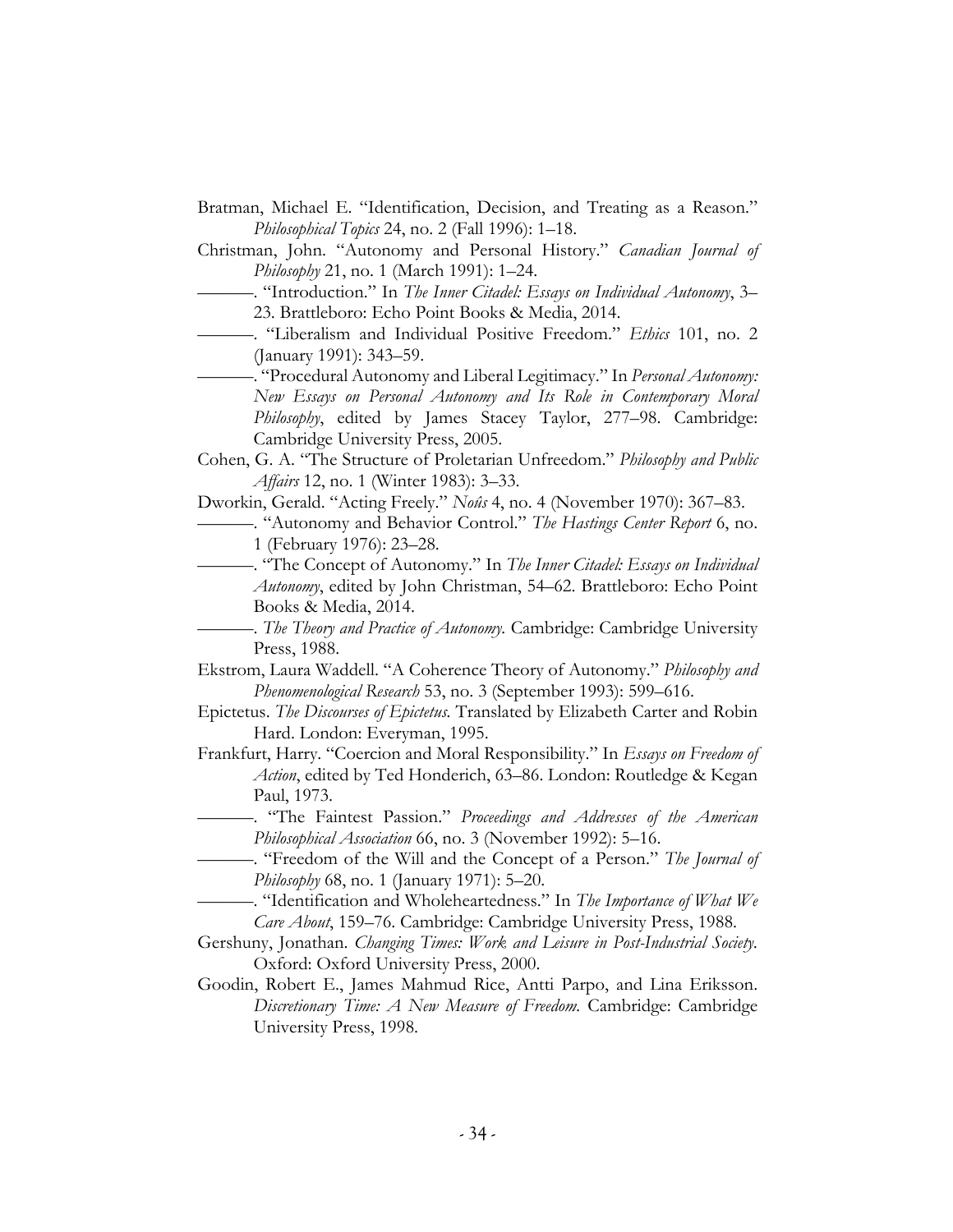- Hurka, Thomas. "Why Value Autonomy?". *Social Theory and Practice* 13, no. 3 (Fall 1987): 361–82.
- Jaeggi, Rahel. *Alienation.* Translated by Frederick Neuhouser and Alan E. Smith. Edited by Frederick Neuhouser. New York: Columbia University Press, 2014.
- Killmister, Suzy. *Taking the Measure of Autonomy: A Four-Dimensional Theory of Self-Governance.* Routledge, 2018.
- Korsgaard, Christine M. "Two Distinctions in Goodness." *The Philosophical Review* 92, no. 2 (April 1983): 169–95.
- Kristinsson, Sigurdur. "The Limits of Neutrality: Toward a Weakly Substantive Account of Autonomy." *Canadian Journal of Philosophy* 30, no. 2 (June 2000): 257–86.
- List, Christian, and Laura Valentini. "Freedom as Independence." *Ethics* 126, no. 4 (July 2016): 1043–74.
- Lovett, Francis N. "Domination: A Preliminary Analysis." *The Monist* 84, no. 1 (January 2001): 98–112.
- Lynd, Robert S., and Helen Merrell Lynd. *Middletown in Transition: A Study in Cultural Conflict.* New York: Harcourt Brace, 1937.
- Marx, Karl. *Capital: A Critique of Political Economy.* Volume 3. Translated by David Fernbach. London: Penguin, 1981.
- Mele, Alfred R. *Autonomous Agents: From Self-Control to Autonomy.* New York: Oxford University Press, 1995.
- Neely, Wright. "Freedom and Desire." *The Philosophical Review* 83, no. 1 (January 1974): 32–54.
- Nozick, Robert. "Coercion." In *Philosophy, Science, and Method: Essays in Honor of Ernest Nagel*, edited by Sidney Morgenbesser, Patrick Suppes and Mary Terrell White. New York, 1969.
- Oshana, Marina. "Personal Autonomy and Society." *Journal of Social Philosophy*  29, no. 1 (Spring 1998): 81–102.
	- ———. *Personal Autonomy in Society.* Aldershot: Ashgate Publishing, 2006.
- Pettit, Philip. *Republicanism: A Theory of Freedom and Government.* Oxford: Oxford University Press, 1997.
- Plamenatz, J. P. *Consent, Freedom and Political Obligation.* London: Oxford University Press, 1938.
- Rawls, John. *A Theory of Justice.* Cambridge, MA: Harvard University Press, 1971.

Raz, Joseph. *The Morality of Freedom.* Oxford: Oxford University Press, 1986.

- Roessler, Beate. "Meaningful Work: Arguments from Autonomy." *Journal of Political Philosophy* 20, no. 1 (March 2012): 71–93.
- Schwartz, Adina. "Meaningful Work." *Ethics* 92, no. 4 (July 1982): 634–46.